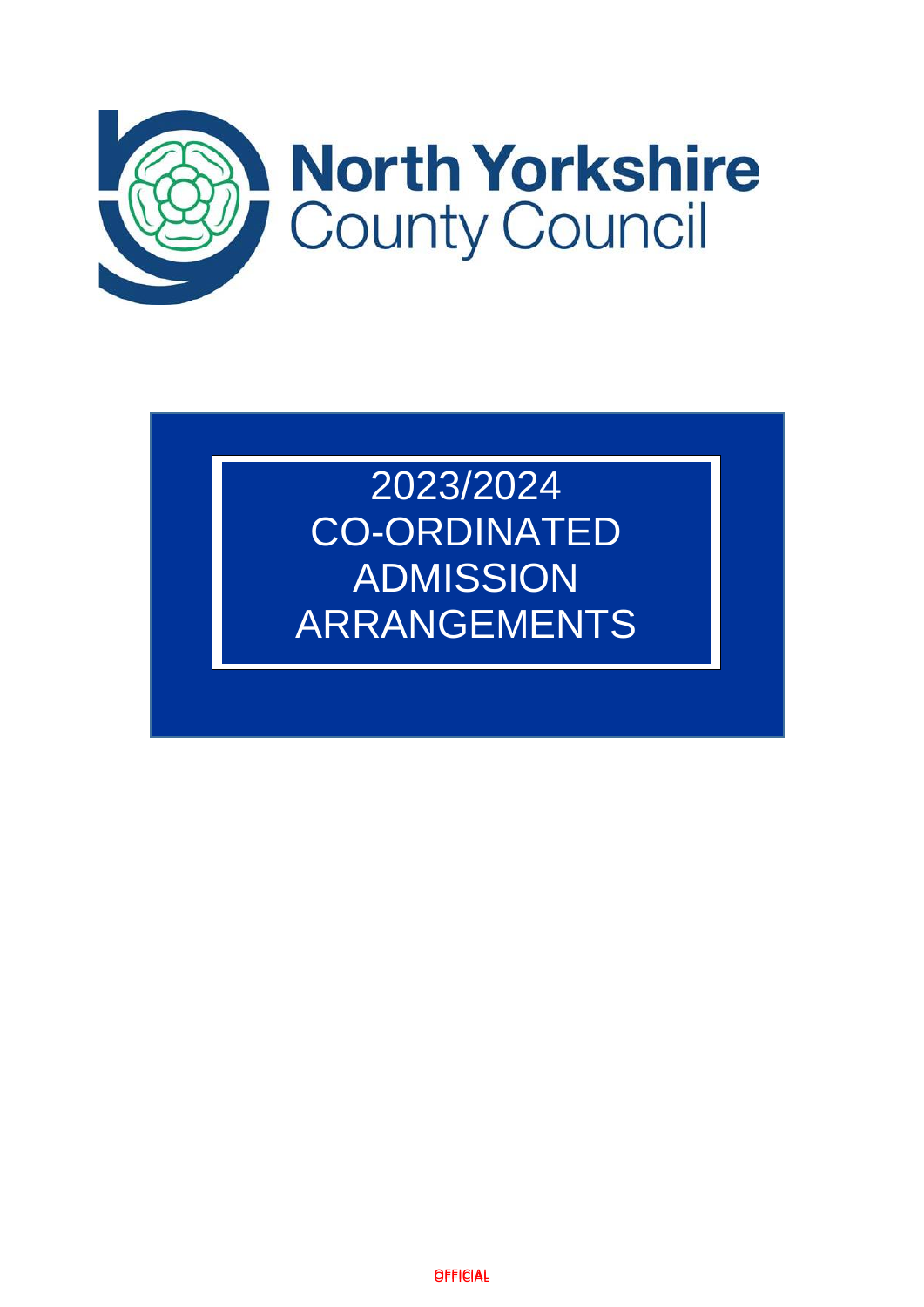### Introduction

The aim of the North Yorkshire Coordinated Primary and Secondary School Admissions Scheme is to provide an open and fair way for considering parental preferences for admission to schools. Our scheme complies with current legislation relating to school admissions and with advice contained in the Department for Education 2021 School Admissions Code.

The scheme is reviewed annually and is designed to ensure that every child living in North Yorkshire, who is due to start at a North Yorkshire primary school, or transfer to junior or secondary school, is offered a single school place on the same day. It aims to ensure that each parental preference is considered equally and parents receive a school place in accordance with their highest ranked preference that is available. This scheme applies to admissions in the normal round but not those that take place in-year. In-year admissions are those made during the school year and applications for admission to age groups other than the normal year of entry.

North Yorkshire Local Authority (LA) will work with Community, Voluntary Controlled, Voluntary Aided, Foundation, Trust primary and secondary schools and Academies including Free Schools within North Yorkshire, to ensure the co-ordinated scheme operates as smoothly as possible for parents and we will work closely with our thirteen neighbouring authorities to ensure admission arrangements are co-ordinated. Our 13 neighbouring admission authorities, Voluntary Aided, Foundation, Trust schools and Academies are listed at Appendix 3 and Appendix 4.

After consideration of all parental preferences for all schools with reference to the order in which these are ranked, the LA will notify parents living within North Yorkshire of the offer of one school place on behalf of all admission authorities operating within the coordinated admissions scheme.

The detailed arrangements and timetables for co-ordinating school admission with the separate arrangements for secondary and primary schools can be found at Appendices 1 and 2.

Arrangements for In Year admissions can be found at page 25 of this co-ordination document. This document is also available on our website at [www.northyorks.gov.uk/admissions](http://www.northyorks.gov.uk/admissions)

The website includes information about:

- The operation of our admissions schemes for all North Yorkshire Community and Voluntary Controlled schools;
- The timescales and timetables for each admission process:
- The number of allocations made at each school in the previous school year;
- The number of schools that were oversubscribed resulting in parental appeals and the numbers and outcome of these appeals. This information about allocations and appeals should help parents to assess realistically their likelihood of obtaining a place at their preferred schools.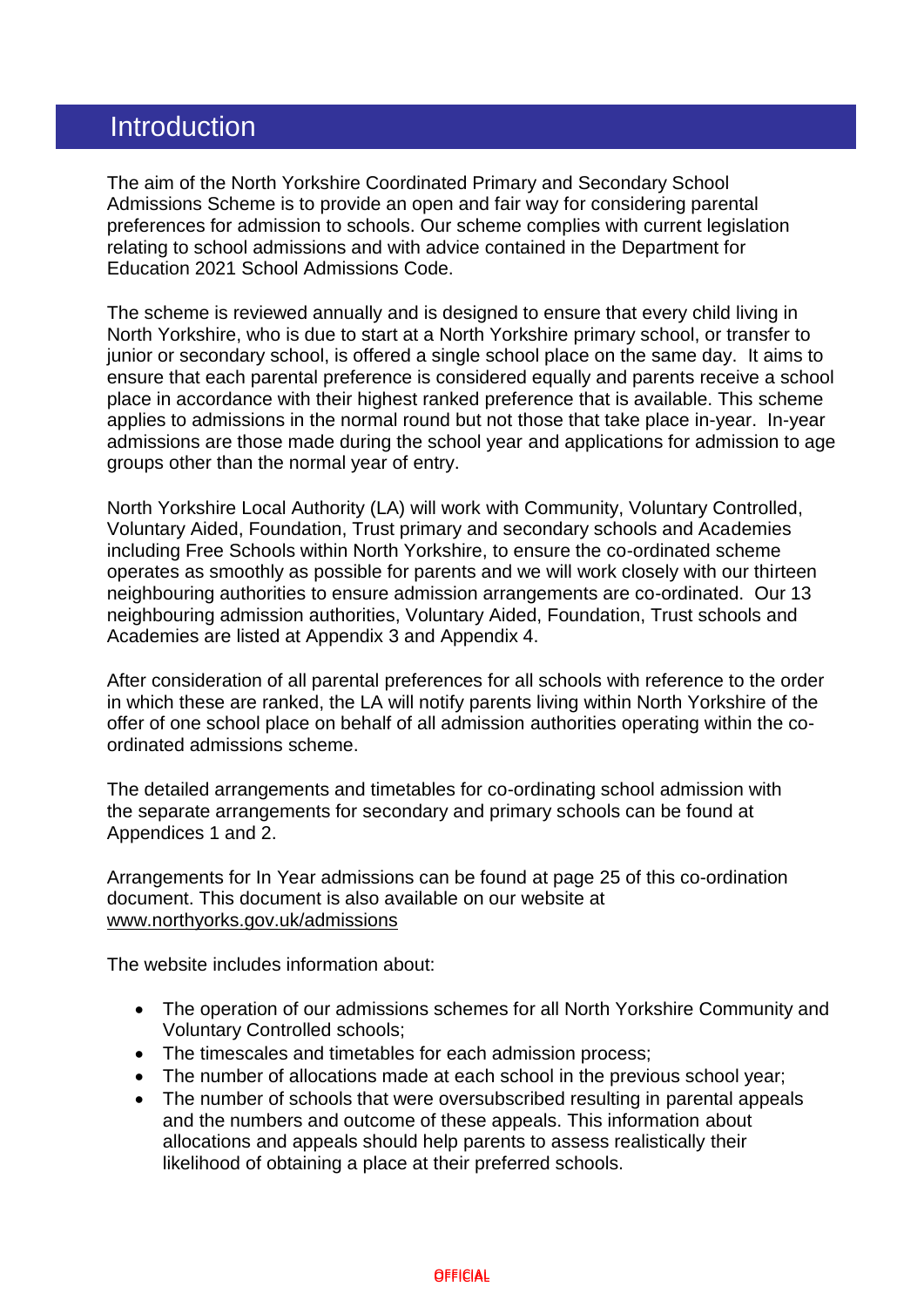# Co-ordination

o-ordination

- 1. The scheme does not affect the duty of the governing bodies of Academies including Free Schools, Voluntary Aided, Foundation and Trust schools to determine their own admissions policies.
- 2. We will receive information of children expressing preferences for our Community, Voluntary Controlled, Voluntary Aided, Foundation and Trust Schools and Academies including Free Schools from neighbouring LAs, which we will process as part of our co- ordinated arrangements along with those for North Yorkshire children.
- 3. Parents requesting literature on Voluntary Aided, Foundation, Trust schools or Academies including Free Schools or non-North Yorkshire schools will be referred to the appropriate school or admissions authority. Where non-North Yorkshire parents complete our form in error, we request that parents submit a further form through their home authority.
- 4. We will receive complete ranked lists of all preferences from North Yorkshire Voluntary Aided, Foundation, Trust schools and Academies including Free Schools as well as lists from neighbouring Local Authorities of children to whom they can offer places. We will produce lists of children to whom we can offer places at our Community and Voluntary Controlled Schools. We will inform our neighbouring LAs which of their children can and cannot be offered places at any of our schools.
- 5. Having received information from other admissions authorities, we will allocate places to children living in our area according to the highest ranked preference for which a place is available.
- 6. Where we cannot meet any of the parental preferences expressed for a North Yorkshire child we will allocate a place at an alternative school with places available after all those preferencing the school have first been allocated a place. This may or may not be the local school and may be some distance from their home.
- 7. Supplementary Information Forms may need to be completed by parents applying for Voluntary Aided primary or secondary schools or Academies including Free Schools.

## Admissions Co-ordination 2023/2024

The number of schools as at October 2021

#### **Secondary**

North Yorkshire's co-ordinated admissions scheme applies to two Voluntary Aided Secondary Schools, 14 Community Secondary schools, 26 Academies, and one Free School UTC.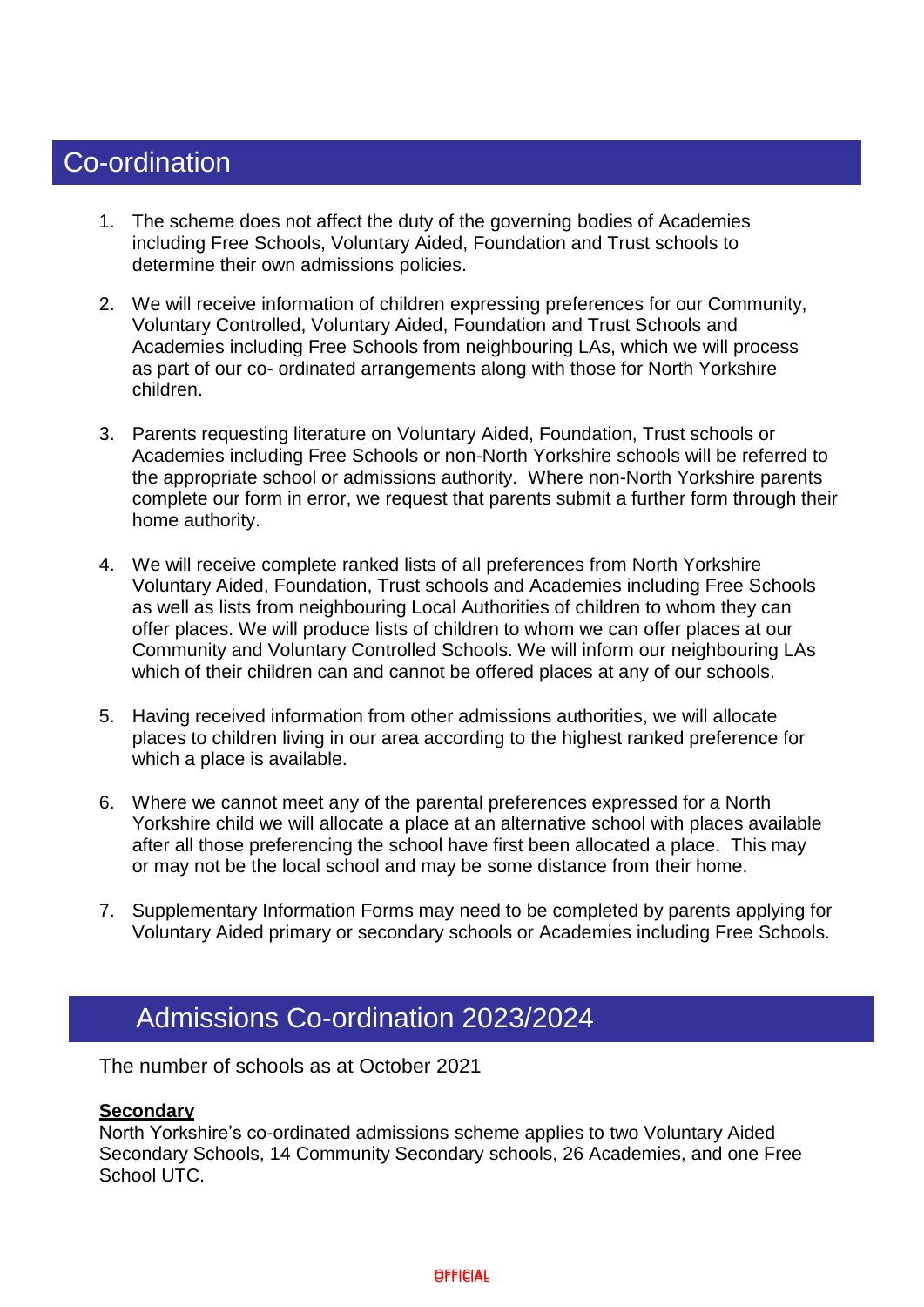#### **Primary**

One Foundation Primary, 95 Academy, 24 Voluntary Aided Primary Schools, 180 Voluntary Controlled and Community Primary Schools and two Free Schools.

We co-ordinate with four Diocesan Authorities and 13 Neighbouring Authorities.

On line applications for school places can be made by logging on to our website at [www.northyorks.gov.uk/primaryadmissions](http://www.northyorks.gov.uk/primaryadmissions) or [www.northyorks.gov.uk/secondaryadmissions.](http://www.northyorks.gov.uk/secondaryadmissions)

### Applying for a Primary, Infant, Junior or Secondary School Place

- 8. Parents can list up to five schools in order of preference. Parents should consider including their local/catchment school as one of their preferences because if we are unable to meet a higher preference and their local/catchment school is oversubscribed, we will give children a place at the nearest school with places available which may be some distance from their home.
- 9. If parents name a school other than their catchment area school, they will be responsible for transport under the terms of the Home to School Transport Policy.

# Late Applications

- 10. Any Common Application Form for school places received after the closing date of 31 October 2022 for secondary schools and 15 January 2023 for primary schools will be considered as a late application unless a reason has been provided that is acceptable to us as the admission authority. Late applications whose reasons have been agreed will be considered along with applications received on time.
- 11. Applications received on or after 1 March 2023 for secondary schools or 17 April 2023 for primary schools will be co-ordinated using the same arrangements and criteria as previous applications. The offer of a school place will be made in accordance with our agreed and published scheme. However, applications received after the first day of the school year will be considered as in-year applications.
- 12. Any changes of address received after the closing date for applications will not be considered until after the respective national offer day.
- 13. Changes cannot be made, in respect of preferences, for secondary schools after the 18 December 2022 and to primary applications after 19 February 2023. Any applications received after these dates will only be processed after the allocations dates of 1 March 2023 for secondary applications and 17 April 2023 for primary applications.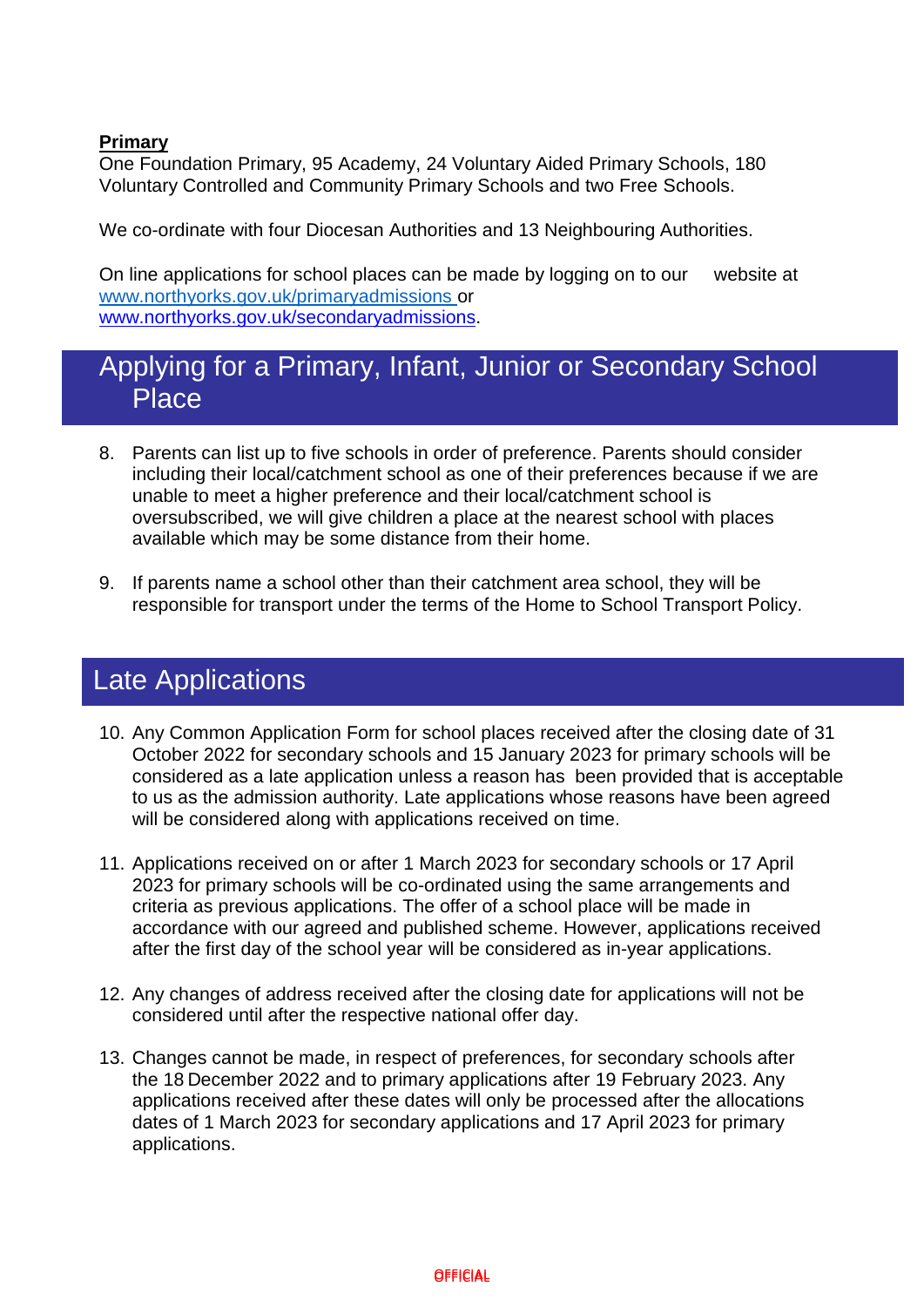# The Offer of a Place

- 14. No places will be held in reserve for any school.
- 15. We will contact all parents of North Yorkshire children on 1 March 2023 for Secondary Schools and on the 17 April 2023 for Primary, Infant and Junior Schools, notifying them of the single school place allocated to their child or children.
- 16. The place offered could be at one of our Community or Voluntary Controlled schools, Voluntary Aided, Foundation, Trust schools or Academies including Free Schools within North Yorkshire or a school in an area served by another LA.

## Appeals

- 17.Where we have been unable to offer a school place listed as a higher preference, parents will be offered the statutory right of appeal against the decision.
- 18.In such circumstances, the offer letter or email will give the reasons why we have been unable to allocate their other stated preferences. Where the statutory right of appeal is the responsibility of North Yorkshire LA we will inform the parents where the appeal forms can be located on the NYCC website.
- 19.Where the responsibility is that of another admissions authority, we will advise parents to contact them to confirm appeal arrangements.
- 20.Where the LA has multiple appeals for one school these will be grouped appeals unless the authority decides that this would not be appropriate.
- 21.Parents refused a place at a North Yorkshire school by their home authority will be informed that they should contact us to discuss the appeals process.
- 22.The outcome of successful admission appeals will lead to further modifications to the original allocation. These changes must be communicated to other admission authorities (and theirs to us) to enable all authorities to make final adjustments to the allocation.
- 23.Once appeals have been completed, we will communicate with all the schools within our boundary to ensure that they have a correct and up-to-date allocation list.

# Waiting Lists

24.A waiting list must be maintained for all oversubscribed Community, Voluntary Controlled, Voluntary Aided, Foundation, Trust Schools and Academies including Free Schools until at least 31 December 2023. Each child added will require the list to be ranked again in line with the published oversubscription criteria.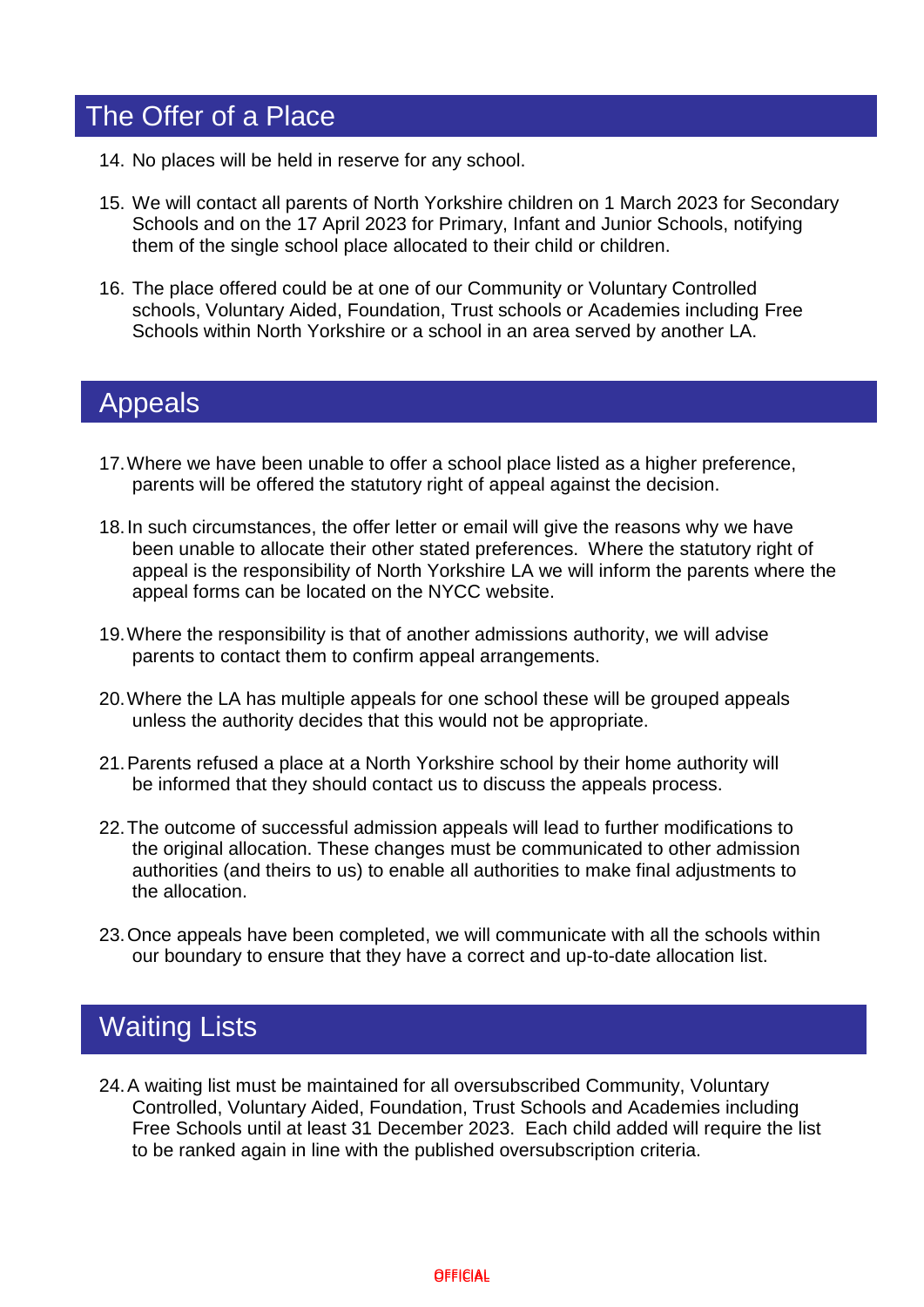- 25.The LA requires the governing body of Voluntary Aided, Foundation, Trust Schools and Academies including Free Schools to update us when places become available unless the LA are maintaining the schools waiting list on their behalf. The co-ordination regulations require that any offer of a school place must always be made by the LA.
- 26. Where places become available they will be allocated from the waiting list in accordance with the published oversubscription criteria. The school admissions team will offer the place to the child at the top of the waiting list. Parents will have five working days to reply before the place is offered to another child. If North Yorkshire Council, after using all advised contact details, is unable to contact a successful applicant to offer a place, the available place will be offered to the next child who qualifies for that place from the waiting list. The Authority will confirm, in writing, that your child has been removed from the waiting list. Should you wish for your child(ren) to be placed back on the waiting list you would need to notify the LA in writing. It is the applicant's responsibility to keep the authority informed of updated contact and address details.
- 27.If you change address whilst your child is on a waiting list, you need to send evidence of your new address. If your new address affects your child's position(s) on any waiting list(s), then they will be changed accordingly.
- 28.Where we are able to offer a place to a non-North Yorkshire child from the waiting list we will liaise with their home authority.

### Secondary Transfer Scheme 2023/2024

- 29.The secondary scheme enables parents living within North Yorkshire whose children are transferring to secondary school to complete a single application either on-line or in paper form.
- 30.The parents of Year 6 children who will be Year 7 in September 2023 will be informed by letter via their child's primary school that they will need to apply on-line for a school place. They can express up to five preferences for admission to any Community, Voluntary Controlled, Voluntary Aided, Foundation, Trust schools and Academies including Free Schools within both North Yorkshire and neighbouring LA areas, giving reasons for their preferences where appropriate.
- 31.Parents without internet access will be informed that they will need to contact the admissions team for a paper copy of the common application form to enable them to apply for a school place for their child.
- 32. Parents will be informed that supplementary information may also be requested by Voluntary Aided, Academies including Free Schools or non-North Yorkshire schools, in order for the school to apply their oversubscription criteria.
- 33.Common application forms will be required for all transfers at Year 7. Applications for any other year group, apart from the normal year of entry (Year 7) will be dealt with as in-year applications.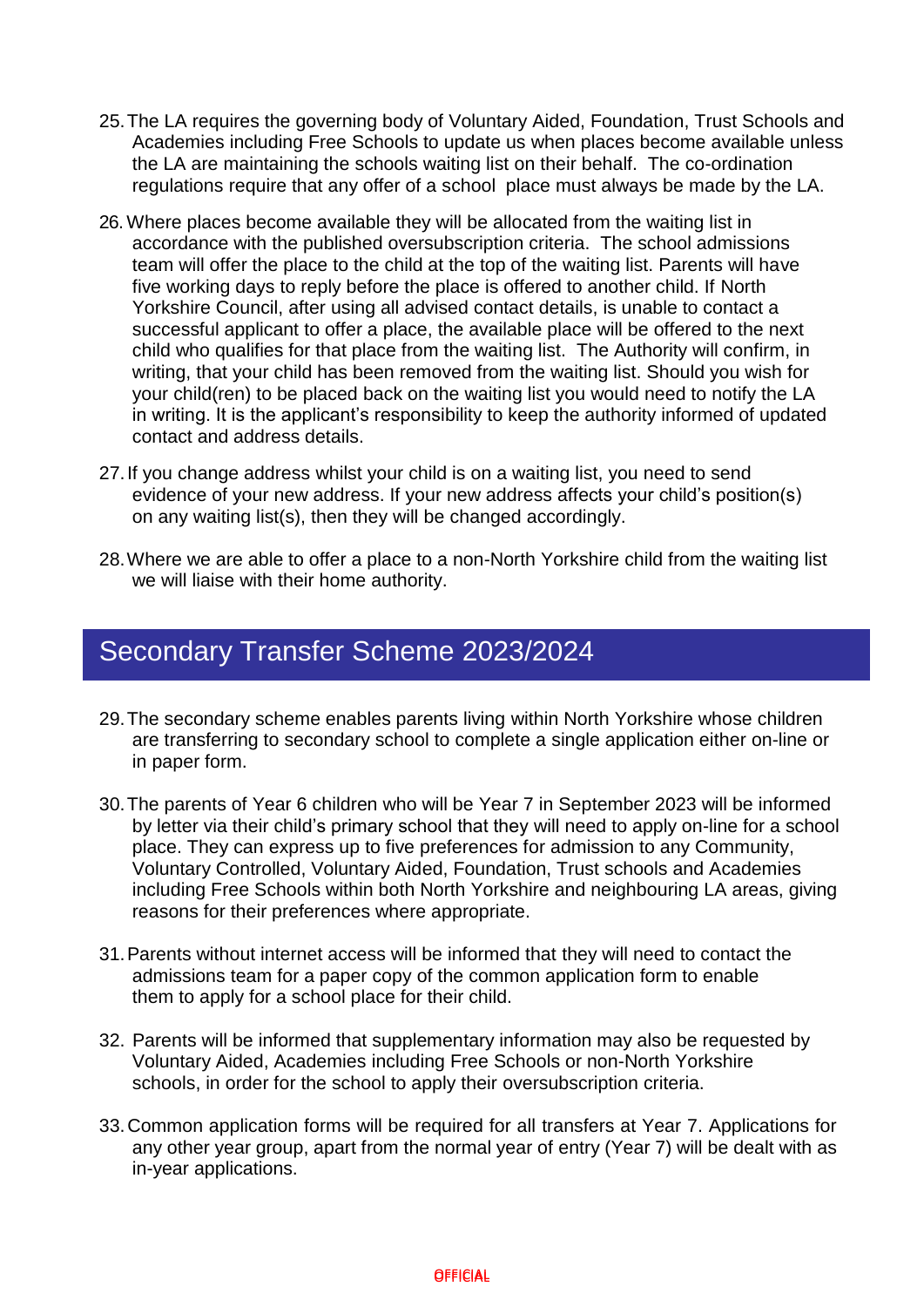- 34.Parents must return their applications by the closing date of 31 October 2022.
- 35.Parents will not be allowed to change their preferences after 31 October 2022 without a reason that is acceptable to the admission authority.
- 36.Parents who wish their children to attend independent schools will be encouraged to tell us. Independent schools are not included in the co-ordinated arrangements. These parents may also wish to apply for a place at a North Yorkshire school.
- 37.If parents living outside of North Yorkshire enquire about our schools, they will be directed to the North Yorkshire County Council website. Parents will be advised to complete a common application form for their home authority.
- 38.On the common application form, parents will need to provide their child's name and residential address. The address provided must be where the child lives permanently. If residency is split, the address provided should be the place where the child lives for the majority of the school week (Monday to Friday). Confirmation and agreement in writing by both parents will be required.
- 39. The offer of a single school place will be made on 1 March 2023 and allocation emails will be sent on that date. For those who have completed a paper application or requested a letter, letters will be sent on that date by second-class post.
- 40. We will offer a place at a North Yorkshire school even if parents have not completed a common application form because we have a duty to ensure a school place is available for every North Yorkshire child.
- 41. Parents who do not wish to accept a place at a school offered to them must notify the admission authority as soon as possible in writing advising the LA of the alternative provision that is being made. Without this information, the place will remain allocated.
- 42. The timetable for secondary school admissions is attached at Appendix 1 of this document - the Co-ordinated Admissions Arrangements, Secondary Transfer 2023/2024.

### **Selection**

- 43. There are three selective grammar schools within North Yorkshire; a Voluntary Aided boys' school, a mixed co-educational school and a girls' school, which has Academy Trust status.
- 44. If a child is entered for selection testing, parents must make sure that they name the selective school they would like them to attend on the common application form.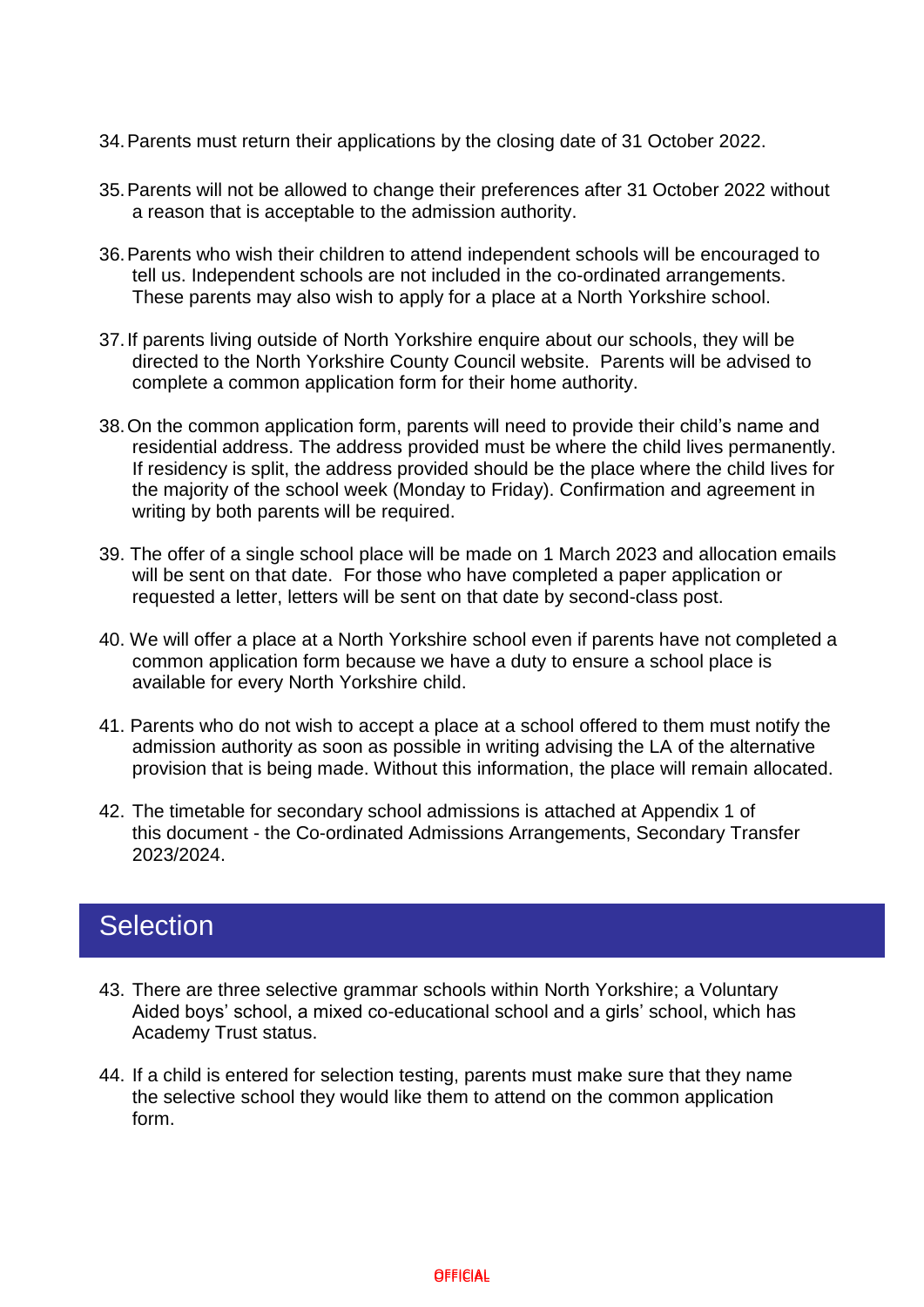#### **Skipton Selection**

- 45. Ermysted's Grammar School is a selective grammar school that offers education to boys aged 11 to 18 who are deemed suitable for a grammar school education in accordance with their selection scheme. Further information about the tests can be obtained direct from the school
- 46. Skipton Girls' High School is a selective grammar school that offers education to girls aged 11 to 18 who are deemed suitable for a grammar school education in accordance with their selection scheme. Further information about the tests can be obtained direct from the school
- 47. The governing bodies of Ermysted's Grammar School (Voluntary Aided) and Skipton Girls' High School (Academy Trust) are responsible for applying their own admissions policies and the LA applies the published co-ordinated admissions arrangements on behalf of these schools.
- 48. The Skipton Academy is a non-selective Academy and Upper Wharfedale School is a non-selective secondary school in a selective area offering education for children aged 11 to 16.

#### **Ripon Selection**

- 49. Places will normally be provided at Outwood Academy Ripon and Ripon Grammar School for children who live in the City of Ripon together with the parishes of Aldfield, Azerley, Bishop Monkton, Bridge Hewick, Burton Leonard, Copt Hewick, Eavestone, Givendale, Grantley, Grewelthorpe, Hutton Conyers, Kirkby Malzeard, Laverton, Lindrick, with Studley Royal and Fountains, Littlethorpe, Markenfield Hall, Markingtonwith- Wallerthwaite, Newby-with-Mulwith, North Stainley with Sleningfird, Sawley, Sharow, Skelding, Skelton, Studley Roger and Winksley.
- 50. Outwood Academy Ripon is a non-selective Academy in a selective area offering education for children aged 11 to 18. Ripon Grammar School is a selective grammar school that offers an education for children aged 11 to 18. Children can only be admitted to Ripon Grammar School if they have been deemed suitable for a grammar school education, in accordance with the LA selection scheme. The LA administers both the published selection scheme and the allocation of school places at Ripon Grammar School, as it is a community school. The LA will apply the published co-ordinated admission arrangements on behalf of both Outwood Academy Ripon and Ripon Grammar School.
- 51.All children living and attending schools within the area served by the Ripon schools will be invited to sit the selection tests. Parents will be required to return a reply slip to confirm if they wish their child to sit the test.

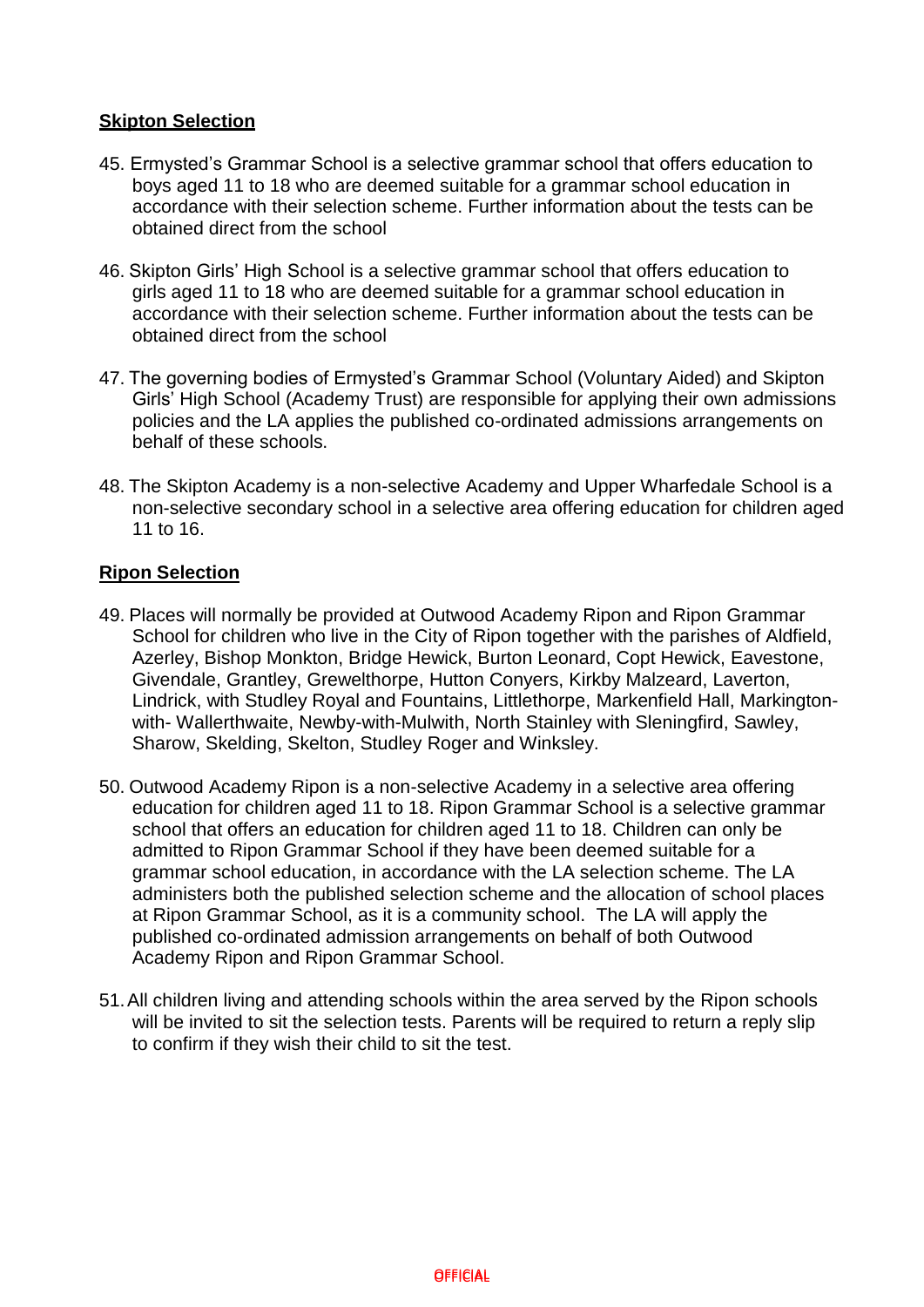#### **Ripon Selection Tests**

- 52.Tests for all forms of selection must be clear and objective and give an accurate reflection of the child's ability or aptitude, irrespective of sex, race or disability. It is for the admission authority to decide the content of the test, providing that the test is a true test of aptitude or ability.
- 53.The results of these selection tests are used to identify the highest scoring 28% or as close as possible of Year 6 children who live in the Ripon selective area. This procedure sets the cut-off mark in the selective area and sets the standard, which children in Ripon must reach, to be deemed suitable for a grammar school education.
- 54.For us to consider children who live outside the selective area to be deemed suitable for a grammar school education at Ripon Grammar School they must reach the cut-off mark which is set by the performance of the children who live in the selective area, as explained above.
- 55.There is no guarantee that children who reach the cut-off mark in the selection tests will be allocated a place at a grammar school. If the school is oversubscribed with children who are deemed suitable for a grammar school education, places will be allocated using the published oversubscription criteria.
- 56.The LA ensures that parents are aware that meeting the academic requirements for entry to Ripon Grammar School is not, in itself, a guarantee of a Grammar School place.
- 57.If a child is refused a place at the school on 1 March 2023, parents will be offered their statutory right of appeal for a place at the school.
- 58.The School Admissions Code 2021 states that LAs should take all reasonable steps to inform parents of the outcome of selection tests before the closing date for secondary applications on 31 October so as to allow parents time to make an informed decision when selecting their preferences.
- 59.The LA must ensure that tests are accessible to children with special educational needs and disabilities, having regard to the reasonable adjustments for pupils with a disability required under equalities legislation.

#### **Selection Testing 2023/24**

- 60. Selection testing will take place in September 2022 and the results of selection testing will be sent out to parents on 14 October 2022.
- 61. Late tests will take place on designated dates during the year. There will be dates set in January for any children moving into the area or for any children where there is a genuine reason that is agreed by the LA. Any other late tests will take place in April, June and August.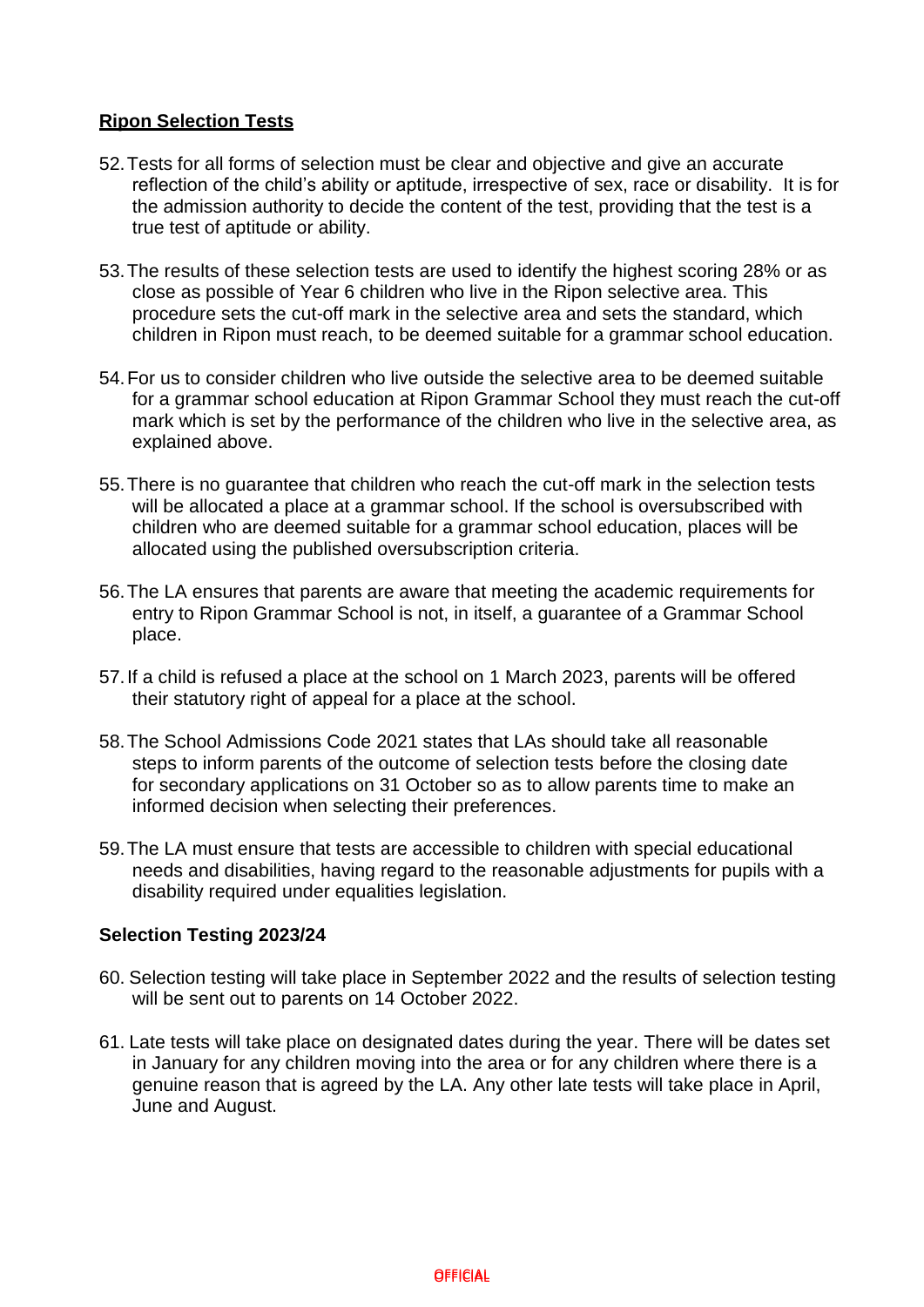# Primary Transfer Scheme 2023/2024

- 62. The primary scheme enables parents living within North Yorkshire to complete a single application either on-line or in paper form listing up to five preferences for admission to any primary, infant or junior schools within both North Yorkshire and neighbouring LA areas, giving reasons for their preferences where appropriate.
- 63. Parents without internet access will be able to contact the LA for a common application form to enable them to apply for a primary school place for their child.
- 64. If parents list a Voluntary Aided school or Academy including Free Schools as a preference the school may request supplementary information in order for them to apply their oversubscription criteria.
- 65. Parents must return the common application forms by the deadline of 15 January 2023.
- 66. Parents will not be allowed to change their preferences after 15 January 2023 without a reason that is acceptable to the admission authority.
- 67. Parents who wish their children to attend an independent school will be encouraged to tell us. Independent schools are not included in the co-ordinated arrangements. These parents may also wish to apply for a place at a North Yorkshire school.
- 68. If parents living outside of North Yorkshire enquire about our schools they will be directed to the North Yorkshire County Council website. Parents will be advised to complete a common application form for their home authority.
- 69. On the common application, form parents will need to provide their child's name and residential address. The address provided must be where the child lives permanently. If residency is split between two parents, the address used must be the address where the child lives for the majority of the school week (Monday to Friday). Confirmation and agreement in writing from both parents will be required.
- 70. For primary school applications, all offers must be made on the 17 April 2023.
- 71. Parents who do not wish to accept a place at a school offered to them must notify the admission authority as soon as possible in writing advising the LA of the alternative provision that is being made. Without this information, the place will remain allocated.
- 72. The timetable for primary school admissions is attached at Appendix 2 of this document - Co-ordinated Admissions Arrangements, Primary Transfer 2023/24.

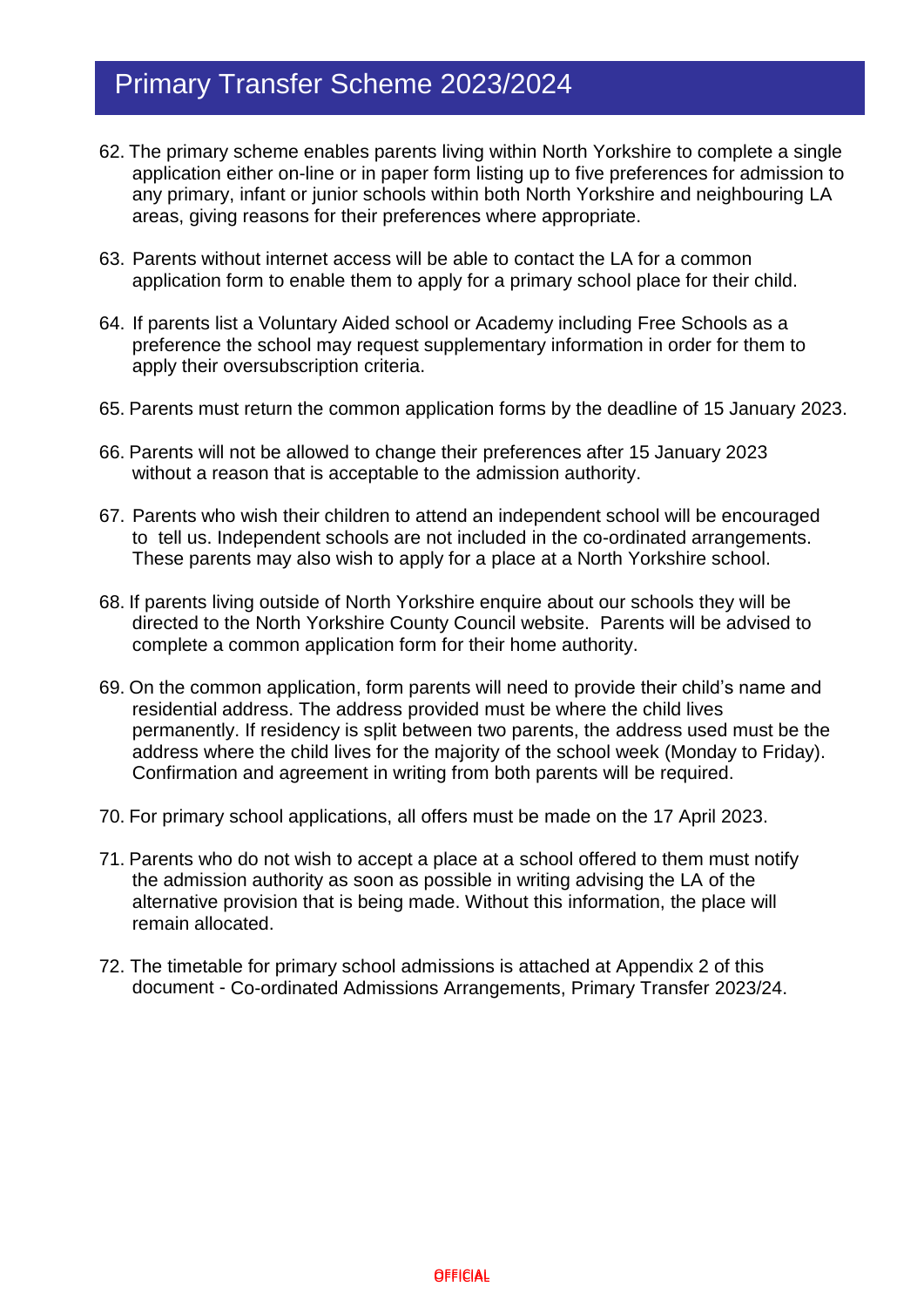# *North Yorkshire Local Authority Secondary, Community, Voluntary Controlled, Aided, Foundation, Trust Schools and Academies Timetable 2023/2024*

| Date                               | Activity                                                                                           |
|------------------------------------|----------------------------------------------------------------------------------------------------|
| 26 June 2022                       | Closing date for applications to sit the selection tests for children who                          |
|                                    | are not automatically entered for selection.                                                       |
|                                    | Closing date for withdrawal of children who are automatically                                      |
|                                    | entered for selection testing.                                                                     |
| September 2022                     | Year 6 letter from the LA sent via child's primary school regarding the                            |
|                                    | secondary application process. Parents without internet access to contact                          |
|                                    | the LA for information.                                                                            |
| 12 September 2022                  | Application round to apply for a secondary school place will open.                                 |
| September 2022 TBC                 | Selection test dates for Ripon Grammar School for entry in September                               |
|                                    | 2023                                                                                               |
|                                    |                                                                                                    |
| 14 October 2022                    | Parents notified of selection test results                                                         |
|                                    |                                                                                                    |
| 31 October 2022                    | Closing date for return of secondary Common Application Forms.                                     |
|                                    |                                                                                                    |
| 18 November 2022                   | Neighbouring LAs to send us details of children in their area who                                  |
|                                    | have expressed preferences for schools in North Yorkshire. We                                      |
|                                    | send details of children expressing preferences for schools in other                               |
| 14 November 2022                   | LA areas to those                                                                                  |
|                                    | Details of all children who have expressed preferences for North Yorkshire                         |
|                                    | Academies, Voluntary Aided, Foundation and Trust schools sent to the<br>schools for consideration. |
| 18 December 2022                   | Final day for receipt of a change of preference to applications                                    |
|                                    |                                                                                                    |
| 9 January 2023                     | Information to be returned to us by Voluntary Aided, Foundation and                                |
|                                    | Trust schools on which places they can allocate.                                                   |
| <b>20 January 2023</b>             | First round of allocation information sent to other authorities identifying                        |
|                                    | potential offer(s).                                                                                |
| <b>27 January 2023</b>             | Confirmation of allocations with neighbouring admission authorities                                |
|                                    | including                                                                                          |
| <b>27 January 2023</b>             | Input information from first cycle of exchange of allocation information.                          |
| 13 February 2023                   | Second round of allocation information sent to other authorities.                                  |
|                                    |                                                                                                    |
| 17 February 2023                   | Input allocation information from second cycle and send final                                      |
|                                    | allocation information to other authorities of school place offers to                              |
| 20 February 2023                   | Input final allocation preference information and produce final allocation                         |
|                                    | letters.                                                                                           |
| 1 March 2023                       | National offer day. Send out allocation information to all parents                                 |
|                                    | applying for a school place. Inform schools of final allocation.                                   |
| 15 March 2023 to 31<br>August 2023 | Manual adjustments to allocation and communicating those results to                                |
|                                    | other authorities.                                                                                 |
| April 2023 to July 2023            | Statutory admission appeals. These dates may vary.                                                 |
| 31 December 2023                   | Closure of waiting lists for all community and voluntary controlled schools.                       |
|                                    | For information regarding own admission authority schools please contact                           |
|                                    | the schools direct.                                                                                |
|                                    |                                                                                                    |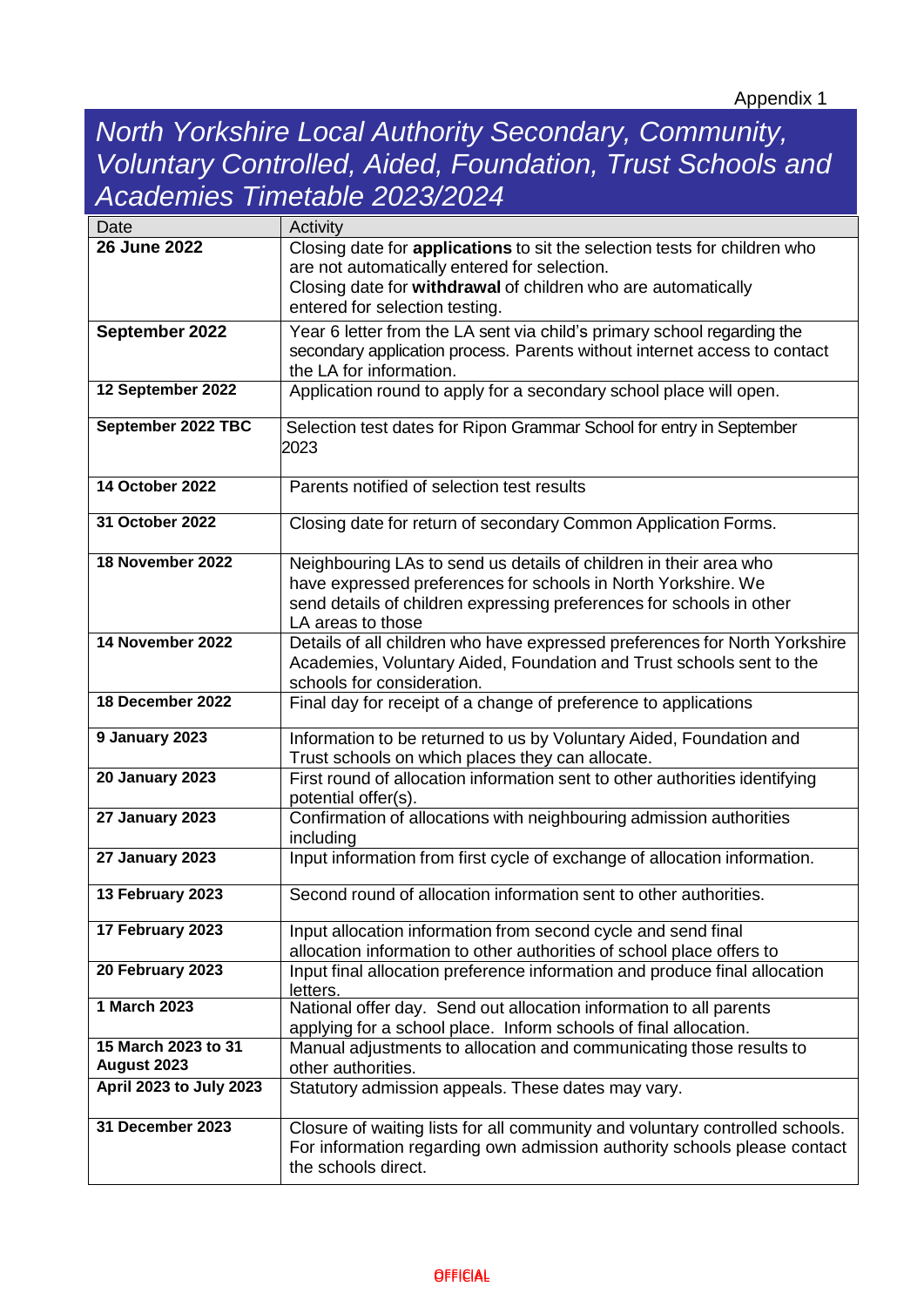# *North Yorkshire Local Authority Primary for Aided, Community, Voluntary Controlled and Foundation Schools and Academies Timetable 2023/2024*

| Date                             | Activity                                                                                                                                                                                                                                                                                          |
|----------------------------------|---------------------------------------------------------------------------------------------------------------------------------------------------------------------------------------------------------------------------------------------------------------------------------------------------|
| 12 September 2022                | Information for parents available on the NYCC website for North<br>Yorkshire parents. Parents without internet access to contact the LA for<br>information.                                                                                                                                       |
| 12 October 2022                  | Application round to apply for a primary school place will open                                                                                                                                                                                                                                   |
| 15 January 2023                  | Closing date for the return of Common Application Forms.                                                                                                                                                                                                                                          |
| 24 January 2023                  | Neighbouring LAs to send us details of children in their area who<br>have expressed preferences for schools in North Yorkshire<br>(depending on their timetables). We send details of children<br>expressing preferences for schools in other LA areas to those<br>authorities for consideration. |
| 02 February 2023                 | The LA send out details of all children who have expressed<br>preferences for North Yorkshire Voluntary Aided, Academy, and<br>Trust schools to the schools for consideration.                                                                                                                    |
| 19 February 2023                 | Final day for receipt of a change of preference to an application                                                                                                                                                                                                                                 |
| 28 February 2023                 | Information to be returned to us by Voluntary Aided, Academy and<br>Trust schools on which places they can allocate.                                                                                                                                                                              |
| 10 March 2023                    | Send first round of allocation information to other authorities<br>identifying potential offer(s).                                                                                                                                                                                                |
| 17 March 2023                    | Input information from first cycle of exchange of allocation information.                                                                                                                                                                                                                         |
| 24 March 2023                    | Send second allocation cycle information to other authorities                                                                                                                                                                                                                                     |
| 31 March 2023                    | Input preference information from second cycle and send<br>final allocation information to other authorities.                                                                                                                                                                                     |
| 17 April 2023                    | National offer day. Send out allocation information to all North<br>Yorkshire parents. Inform schools of final allocations.                                                                                                                                                                       |
| 02 May 2023 to 31<br>August 2023 | Manual adjustments to allocation and communicating those results<br>to other authorities.                                                                                                                                                                                                         |
| June 2023 to July 2023           | Statutory admission appeals. These dates may vary                                                                                                                                                                                                                                                 |
| 31 December 2023                 | Closure of waiting lists for all community and voluntary controlled<br>schools. For information regarding own admission authority schools<br>please contact the schools direct.                                                                                                                   |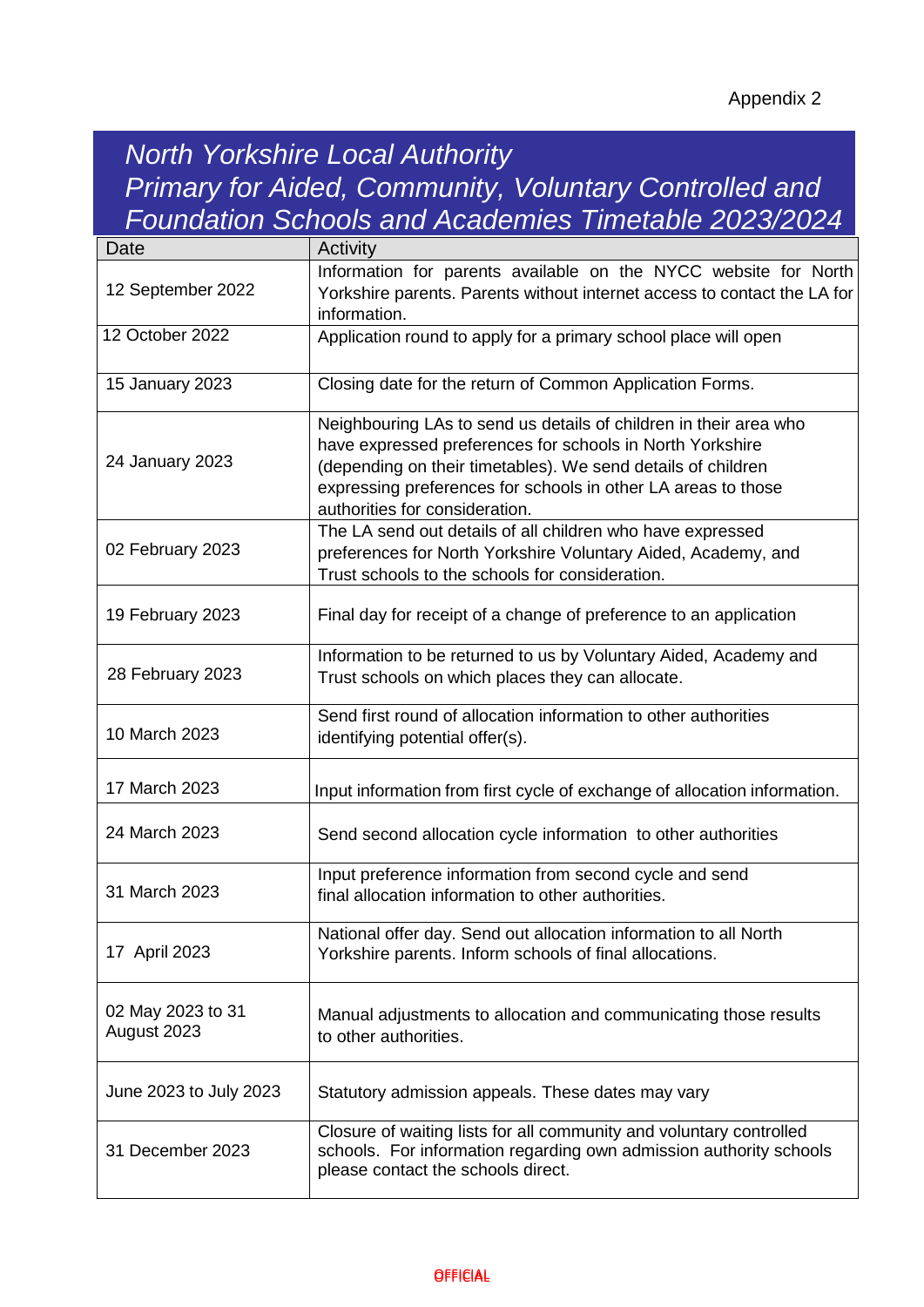### **Primary Academy, Free Schools and Foundation Schools**

| <b>Ainderby Steeple CE Primary</b><br>Station Lane, Morton on Swale, Northallerton<br>DL7 9QR<br>01609 773519    | <b>Airy Hill Primary School</b><br>Waterstead Lane, WHITBY, YO21 1PZ<br>01947 602688                                         |
|------------------------------------------------------------------------------------------------------------------|------------------------------------------------------------------------------------------------------------------------------|
| <b>All Saints Catholic</b><br>Green Lane, Thirsk, YO7 1NB<br>01845 523058                                        | <b>All Saints C of E Primary School</b><br>KIRKBY OVERBLOW, Harrogate, HG3<br>1HD<br>01423 872491                            |
| <b>Appleton Roebuck Primary School</b><br>Main Street, APPLETON ROEBUCK, York<br><b>YO23 7DN</b><br>01904 501906 | <b>Askwith Community Primary School</b><br>ASKWITH, Otley LS21 2HX<br>01943 462896                                           |
| <b>Aspin Park Academy</b><br>Wetherby Road, KNARESBOROUGH HG5 8LQ<br>01423 863920                                | <b>Baldersby St James CE Primary School</b><br><b>BALDERSBY ST JAMES,</b><br><b>Thirsk</b><br><b>YO7 4PT</b><br>01765 640277 |
| <b>Barton CE Primary School</b><br>Silver Street BARTON Richmond DL10 6LJ<br>01325 377246                        | <b>Braeburn Primary &amp; Nursery Academy</b><br>Eastfield, SCARBOROUGH YO11 3LG<br>01723 582616                             |
| <b>Brayton CE Primary School</b><br>Brayton Lane, Brayton, Selby, YO8 9DZ<br>01757 704308                        | <b>Brotherton &amp; Byram CP Academy</b><br>Low Street, BROTHERTON, Knottingley,<br>West Yorkshire WF11 9HQ<br>01977 672676  |
| <b>Camblesforth CP Academy</b><br>Mill Lane, CAMBLESFORTH Selby<br>YO8 8HW<br>01757 618249                       | <b>Cambrai Primary School</b><br>Catterick Road, CATTERICK GARRISON<br>DL9 4QP<br>01325 376719                               |
| <b>Carlton Miniott Primary Academy</b><br>CARLTON MINIOTT, Thirsk, YO7 4NJ<br>01845 522088                       | <b>Carlton Primary School,</b><br>Townend Avenue, Carlton, GOOLE<br><b>DN14 9NR</b><br>01405 860736                          |
| <b>Carnagill Primary School</b><br>Leadmill Estate, Catterick Garrison DL9 3HN<br>01748 833622                   | <b>Castleton Primary School</b><br>38 High Street, CASTLETON, Whitby<br><b>YO21 2DA</b><br>01287 660496                      |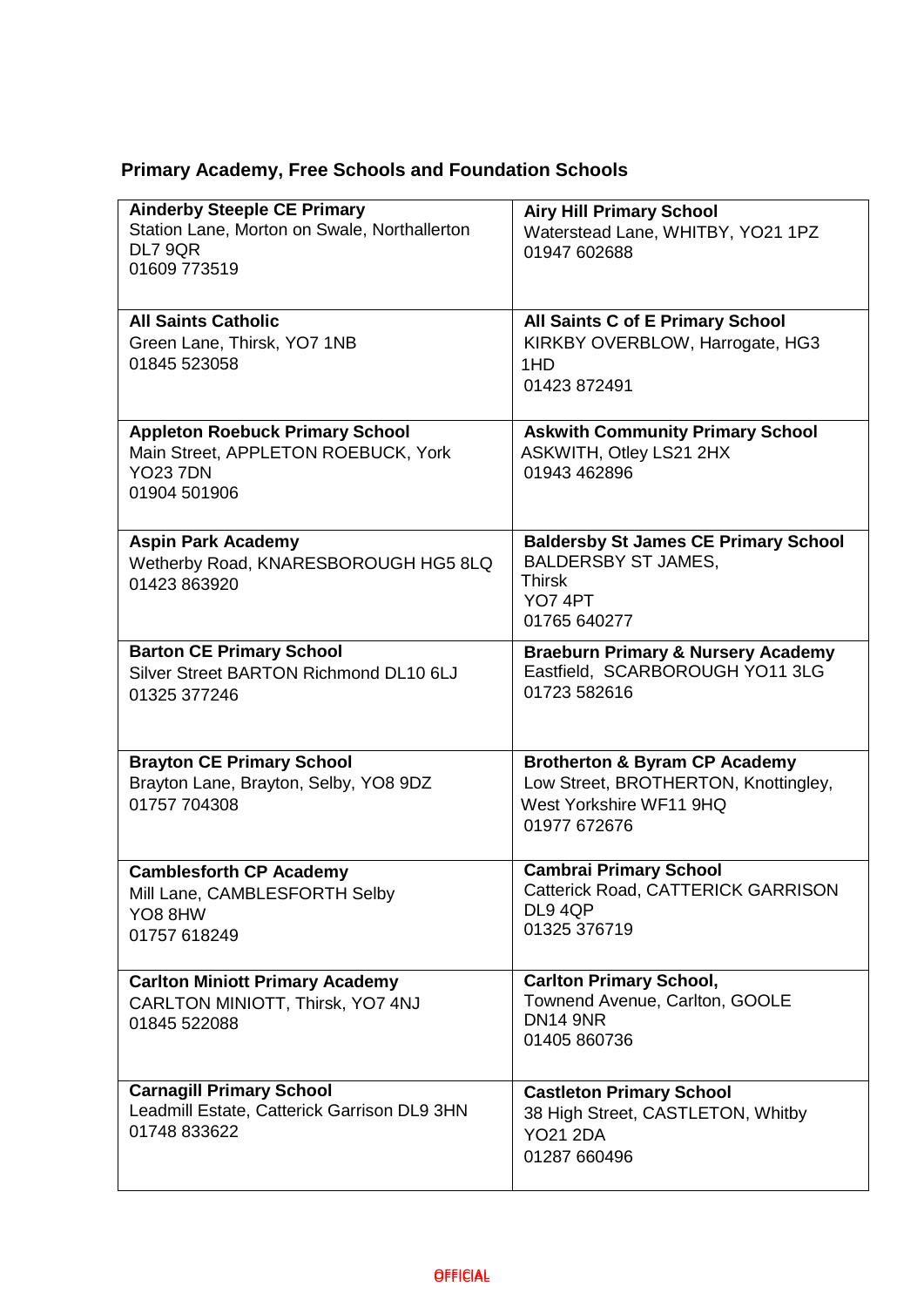| <b>Coppice Valley Primary School</b><br>Knapping Hill, HARROGATE, HG1 2DN<br>01423 563760                                                       | <b>Croft Church of England Primary School</b><br>South Parade, CROFT-ON-TEES,<br>Darlington<br>DL <sub>2</sub> 2SP<br>01325 720528 |
|-------------------------------------------------------------------------------------------------------------------------------------------------|------------------------------------------------------------------------------------------------------------------------------------|
| <b>East Cowton CE Primary School</b>                                                                                                            | <b>East Whitby Primary Academy</b>                                                                                                 |
| EAST COWTON, Northallerton DL7 0BD                                                                                                              | Stainsacre Lane, WHITBY YO22 4HU                                                                                                   |
| 01325 378347                                                                                                                                    | 01947 895369                                                                                                                       |
| <b>Escrick CE Primary School</b>                                                                                                                | Ebor Filey CE Infant & Nursery Academy                                                                                             |
| Carr Lane, Escrick, York YO19 6JQ                                                                                                               | Padbury Avenue, FILEY YO14 0BA                                                                                                     |
| 01904 728570                                                                                                                                    | 01723 513077                                                                                                                       |
| <b>Forest of Galtres</b><br><b>Anglican/Methodist Primary School</b><br>Station Lane, SHIPTON BY BENINGBROUGH,<br>York YO30 1AG<br>01904 470272 | <b>Friarage Community Primary</b><br>Longwestgate, Scarborough YO11 1QB<br>01723 374244                                            |
| <b>Glaisdale Primary School</b><br>GLAISDALE, Whitby, YO21 2PZ<br>01947 897218                                                                  | <b>Great Smeaton Academy Primary School,</b><br><b>GREAT SMEATON,</b><br>Northallerton DL6 2EQ<br>01609 881349                     |
| <b>Greatwood Primary School</b>                                                                                                                 | <b>Hampsthwaite CE Primary</b>                                                                                                     |
| Pinhaw Road, Skipton, BD23 2SJ                                                                                                                  | Church Lane, HAMPSTHWAITE, Harrogate                                                                                               |
| 01756 793609                                                                                                                                    | HG3 2EZ 01423 771336                                                                                                               |
| <b>Hawes Primary School,</b>                                                                                                                    | <b>Harrogate Bilton Grange CP School</b>                                                                                           |
| Town Head, HAWES DL8 3RQ                                                                                                                        | Bilton Lane, HARROGATE HG1 3BA                                                                                                     |
| 01969 667308                                                                                                                                    | 01423 502375                                                                                                                       |
| <b>Helmsley Community Primary School,</b>                                                                                                       | <b>Hookstone Chase Primary School</b>                                                                                              |
| Carlton Lane, HELMSLEY,                                                                                                                         | Hookstone Chase, HARROGATE HG2                                                                                                     |
| <b>YO62 5HB</b>                                                                                                                                 | 7DJ                                                                                                                                |
| 01439 770783                                                                                                                                    | 01423 886026                                                                                                                       |
| <b>Keeble Gateway Academy</b><br>SOWERBY, Thirsk, YO7 3HF<br>01845 448227                                                                       | <b>Kellington Primary School</b><br>Roall Lane, KELLINGTON, Goole<br>DN14 0NY<br>01977 661127                                      |
| <b>Kirk Fenton CE Primary School</b><br>Main Street, CHURCH FENTON Tadcaster<br><b>LS24 9RF</b><br>01937 557228                                 | Kirkby Fleetham CE Primary School<br>Forge Lane, KIRKBY FLEETHAM,<br>Northallerton<br>DL7 0SA<br>01609 748431                      |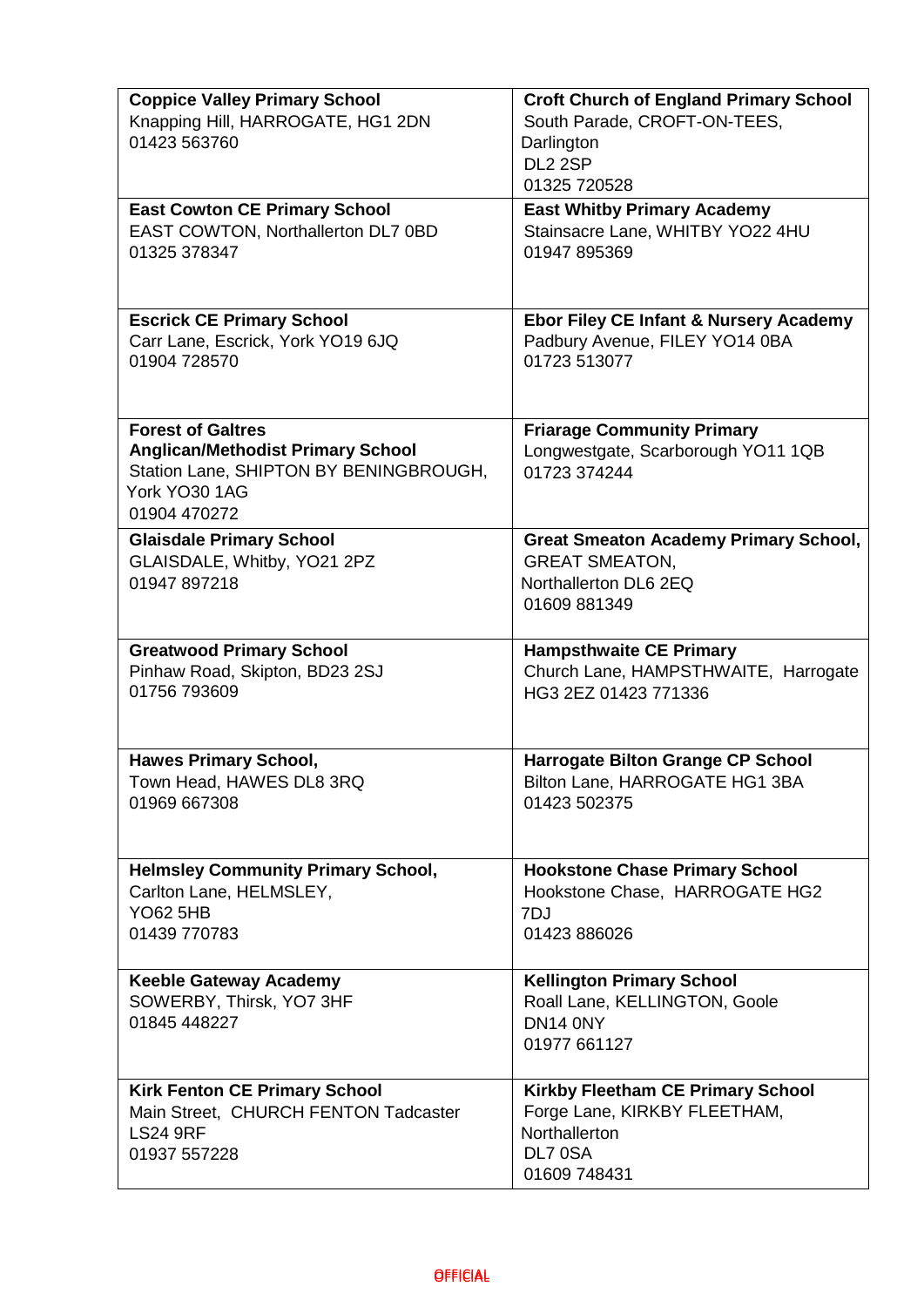| Kirkbymoorside Community Primary School, | <b>Knaresborough St Johns</b>               |
|------------------------------------------|---------------------------------------------|
| Westfields, KIRKBYMOORSIDE,              | Stockwell Road, KNARESBOROUGH HG5           |
| <b>YO62 6AG</b>                          | 0JN                                         |
| 01751 431517                             | 01423 863265                                |
|                                          |                                             |
| <b>Knayton Church of England Academy</b> | <b>Lealholm Primary School</b>              |
| Stockton Road, KNAYTON, Thirsk YO7 4AN   | LEALHOLM, Whitby, YO21 2AQ                  |
| 01845 537291                             | 01947 897401                                |
|                                          |                                             |
|                                          |                                             |
|                                          |                                             |
| <b>Leyburn Primary School</b>            | <b>Lothersdale Primary School</b>           |
| Wensleydale Avenue, LEYBURN DL8 5SD      | Lothersdale, Keighley, West Yorkshire, BD20 |
| 01969 623187                             | 8HB                                         |
|                                          | 01535 632510                                |
|                                          |                                             |
| <b>Marton cum Grafton CE</b>             | <b>Meadowside Primary Academy</b>           |
| Reas Lane, Marton Cum Grafton,           | Halfpenny Lane, KNARESBOROUGH HG5           |
| Boroughbridge, York YO51 9QB             | 0SL                                         |
| 01423 322355                             | 01423 866207                                |
|                                          |                                             |
| <b>Monk Fryston CE Primary School</b>    | <b>New Park Primary Academy</b>             |
| Chestnut Green, Monk Fryston LEEDS       | Skipton Road, HARROGATE HG1 3HF             |
| <b>LS25 5PN</b>                          | 01423 503011                                |
| 01977 682388                             |                                             |
|                                          |                                             |
| <b>Newby and Scalby Primary School</b>   | <b>North Rigton CE Primary School</b>       |
|                                          |                                             |
|                                          |                                             |
| The Green, Newby, SCARBOROUGH YO12       | Hall Green Lane, North Rigton, LEEDS        |
| 5JA                                      | <b>LS17 0DW</b>                             |
| 01723 365686                             | 01423 734540                                |
|                                          |                                             |
| <b>Oatlands Infant School</b>            | <b>Oatlands Community Junior School</b>     |
| Hookstone Road HARROGATE HG2 8BT         | Beechwood Grove, HARROGATE HG2 8QP          |
| 01423 871036                             | 01423 872827                                |
|                                          |                                             |
|                                          |                                             |
| <b>Outwood Primary Academy Greystone</b> | <b>Outwood Primary Academy Alne</b>         |
| Quarry Moor Lane, RIPON HG4 1RW          | Main Street, Alne, YORK                     |
| 01765 603481                             | <b>YO61 1RT</b>                             |
|                                          | 01347 838427                                |
|                                          |                                             |
| <b>Pannal Primary School</b>             | <b>Ravensworth CE Primary School</b>        |
| Pannal Green Pannal, HARROGATE HG3 1LH   | Ravensworth RICHMOND DL11 7ET               |
| 01423 872407                             | 01325 718375                                |
|                                          |                                             |
|                                          |                                             |
| <b>Richard Taylor CE Primary School</b>  | <b>Rillington Primary School</b>            |
| Bilton Lane, HARROGATE HG1 3DT           | High Street, Rillington, Malton YO17 8LA    |
| 01423 886026                             | 01944 758402                                |
|                                          |                                             |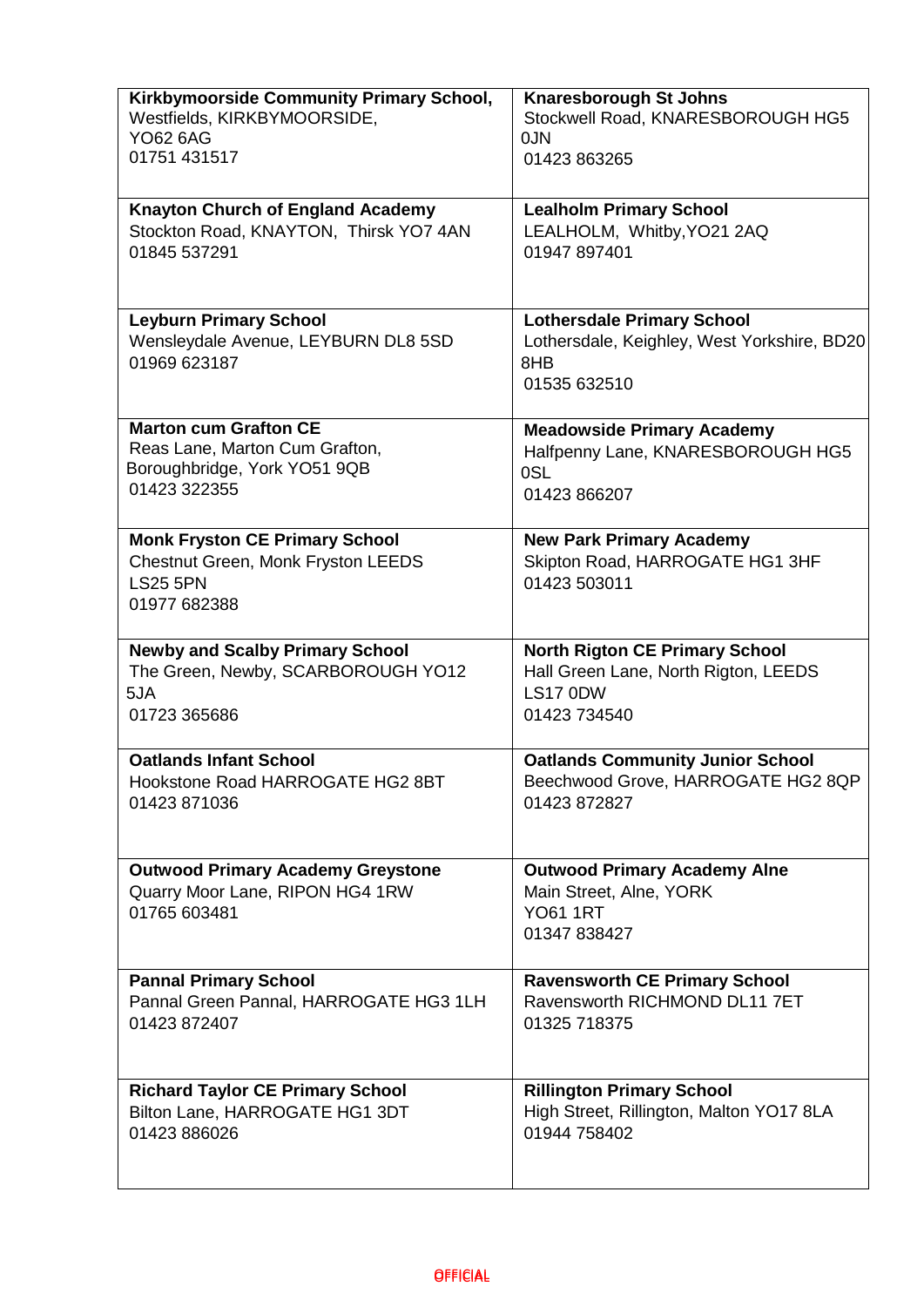| <b>Riverside School, Tadcaster</b><br>Wetherby Road, TADCASTER LS24 9JN<br>01937 832899                                                | <b>Roseberry Academy</b><br>Roseberry Crescent, Great Ayton,<br>MIDDLESBROUGH TS9 6EP<br>01642 722883                                               |
|----------------------------------------------------------------------------------------------------------------------------------------|-----------------------------------------------------------------------------------------------------------------------------------------------------|
| <b>Rossett Acre Primary School</b><br>Pannal Ash Road, HARROGATE HG2 9PH<br>01423 561579                                               | Sacred Heart Catholic Primary School - a<br><b>Catholic voluntary academy</b><br><b>Broomfield Avenue, NORTHALLERTON</b><br>DL7 8UL<br>01609 780971 |
| <b>Saxton CE Primary School</b><br>Dam Lane, Saxton, TADCASTER LS24 9QF<br>01937 557396                                                | <b>Selby Community Primary School</b><br>Flaxley Road, SELBY YO8 4DL<br>01757 702464                                                                |
| <b>Sherburn Hungate Primary School</b><br>North Crescent, Sherburn-in-Elmet, LEEDS<br><b>LS25 6DD</b><br>01977 682434                  | <b>Sinnington Community Primary School</b><br>Friars Hill, Sinnington, YORK<br><b>YO62 6SL</b><br>01751 431725                                      |
| <b>Skipton Parish Church of England Primary</b><br>School,<br>Brougham Street, SKIPTON<br><b>BD23 2ES</b><br>01756 793314              | <b>South Milford Primary School</b><br>Sand Lane, South Milford, LEEDS<br><b>LS25 5AU</b><br>01977 682359                                           |
| South Otterington Church of England<br><b>Primary School</b><br>South Otterington, NORTHALLERTON DL7 9HD<br>01609 776273               | <b>Sowerby Primary Academy</b><br>Topcliffe Road, THIRSK YO7 1RX<br>01845 523037                                                                    |
| St Benedict's Catholic Primary School - a<br><b>Catholic voluntary academy</b><br>Back Lane, AMPLEFORTH, York YO62 4DE<br>01439 788340 | St George's Catholic Primary School - a<br><b>Catholic voluntary academy</b><br>Overdale, EASTFIELD, Scarborough<br><b>YO11 3RE</b><br>01723 583535 |
| St Hedda's Catholic Primary School, a Catholic<br><b>Voluntary Academy</b><br>Egton Bridge, Whitby YO21 1UX<br>01947 895361            | <b>St Joseph's Catholic Primary</b><br>School, Harrogate, A Voluntary<br>Academy<br>Coppice Rise, HARROGATE HG1 2DP<br>01423 562650                 |
| St Joseph's Catholic Primary School - a<br><b>Catholic Voluntary Academy</b><br>Swainsea Lane, PICKERING, YO18 8AR<br>01751 473102     | <b>St Mary's Catholic Primary, A Voluntary</b><br>Academy,<br>Baffam Lane, SELBY, YO8 9AX<br>01757 706616                                           |
| St Mary's Primary School Knaresborough, A<br><b>Voluntary Catholic Academy</b><br>Tentergate Road, KNARESBOROUGH<br>HG5 9BG            | St Mary's Catholic Primary School - a<br><b>Catholic Voluntary Academy</b><br>Highfield Road, MALTON, YO17 7DB                                      |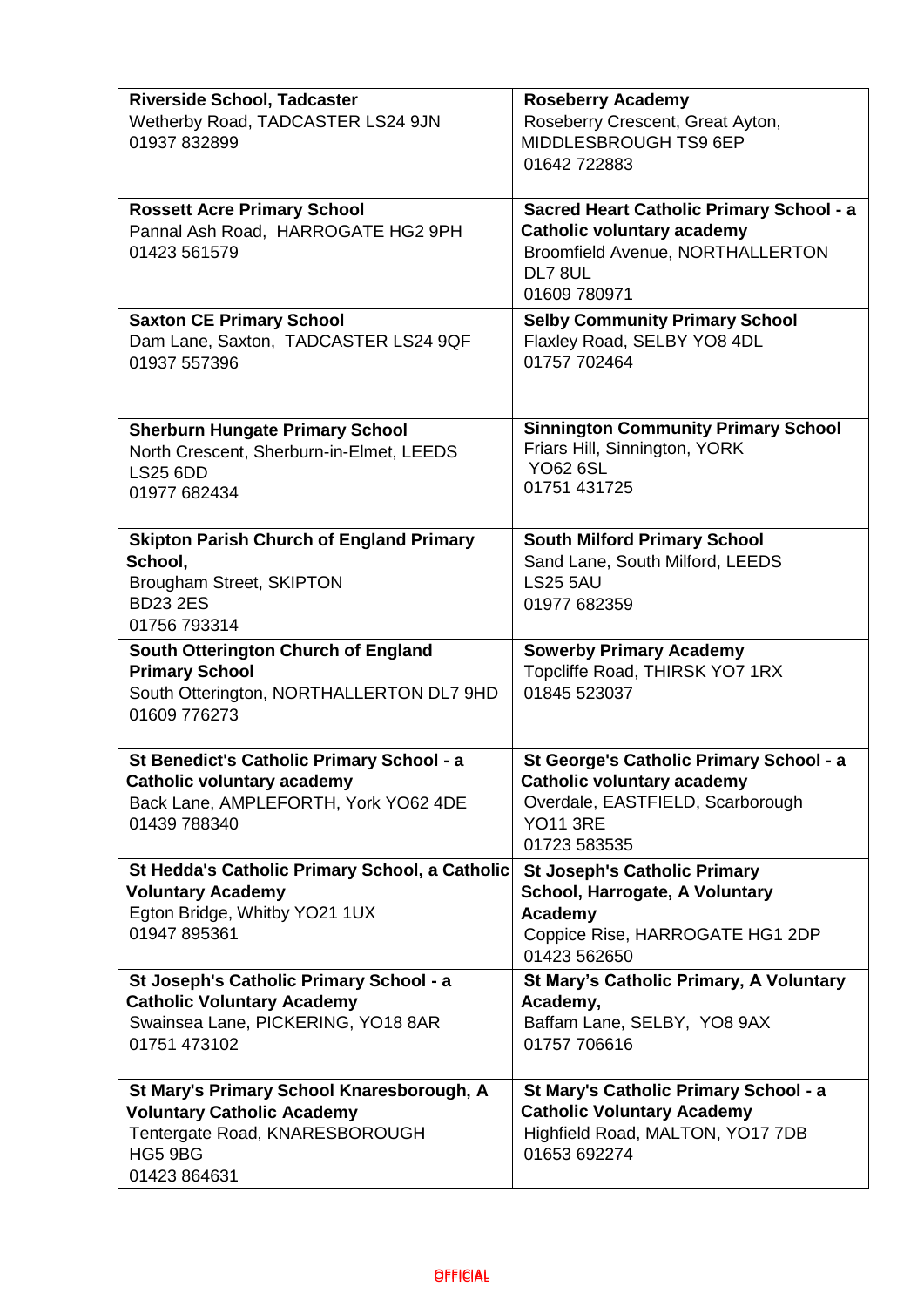| St Mary's Catholic Primary School - a Catholic<br><b>Voluntary Academy</b><br>Cross Lanes, RICHMOND, DI10 7DZ<br>01748 822365                    | <b>St Peter's Church of England Primary</b><br><b>School</b><br>Belford Road, HARROGATE HG1 1JA<br>01423 569684              |
|--------------------------------------------------------------------------------------------------------------------------------------------------|------------------------------------------------------------------------------------------------------------------------------|
| St Peter's Catholic Primary School - a Catholic<br><b>Voluntary Academy</b><br>North Leas Avenue, SCARBOROUGH<br><b>YO12 6LX</b><br>01723 372720 | St Robert's Catholic Primary School, A<br>Voluntary Academy,<br>Ainsty Road, HARROGATE,<br>HG1 4AP<br>01423 504730           |
| <b>St Stephen's Catholic Primary School and</b><br><b>Nursery, A Voluntary Academy</b><br>Gargrave Road, SKIPTON BD23 1PJ<br>01756 668395        | <b>Stakesby Primary Academy</b><br>Byland Road, WHITBY YO21 1HY<br>01947 820231                                              |
| <b>Starbeck Primary Academy</b><br>High Street, Starbeck, HARROGATE<br>HG <sub>2</sub> 7LL<br>01423 884780                                       | <b>Staynor Hall Primary Academy</b><br>Staynor Link, SELBY YO8 8GE<br>01757 681334                                           |
| <b>Stokesley Primary School</b><br>No. 5 Springfield, Stokesley, MIDDLESBROUGH<br>TS9 5EW<br>Tel No: 01642 711071                                | <b>Tadcaster Primary Academy</b><br>Grange Avenue, TADCASTER<br><b>LS24 8AN</b><br>Tel No: 01937 833795                      |
| <b>Thomas Hinderwell Primary Academy</b><br>Seamer Road, SCARBOROUGH YO12 4HF<br>Tel No: 01723 373110                                            | <b>Thornton Dale CE Primary School</b><br>Castle Close, Thornton Dale, Pickering<br>North Yorkshire YO18 7TW<br>01751 474345 |
| <b>Tockwith Church of England Primary Academy</b><br>Southfield Lane, TOCKWITH, York<br><b>YO26 7RP</b><br>01423 358375                          | <b>Topcliffe C of E Academy</b><br>School Lane, Topcliffe THIRSK YO7 3RG<br>01845 577412                                     |
| <b>Trinity Academy Eppleby Forcett</b><br>Eppleby, RICHMOND DL11 7AY<br>01325 718298                                                             | <b>Trinity Academy Middleton Tyas</b><br>Kneeton Lane, Middleton Tyas RICHMOND<br><b>DL10 6SF</b><br>01325 377285            |
| <b>Trinity Academy Richmond</b><br>Frances Road, RICHMOND DL10 4NF<br>01748 822104                                                               | <b>West Cliff Primary School</b><br>Church Square, WHITBY YO21 3EG<br>01947 602510                                           |
| <b>Western Primary School</b><br>Cold Bath Road, HARROGATE HG2 0NA<br>01423 502737                                                               | <b>Nun Monkton Primary Foundation</b><br><b>School</b><br>The Green, Nun Monkton YORK YO26 8ER<br>Tel No: 01423 330313       |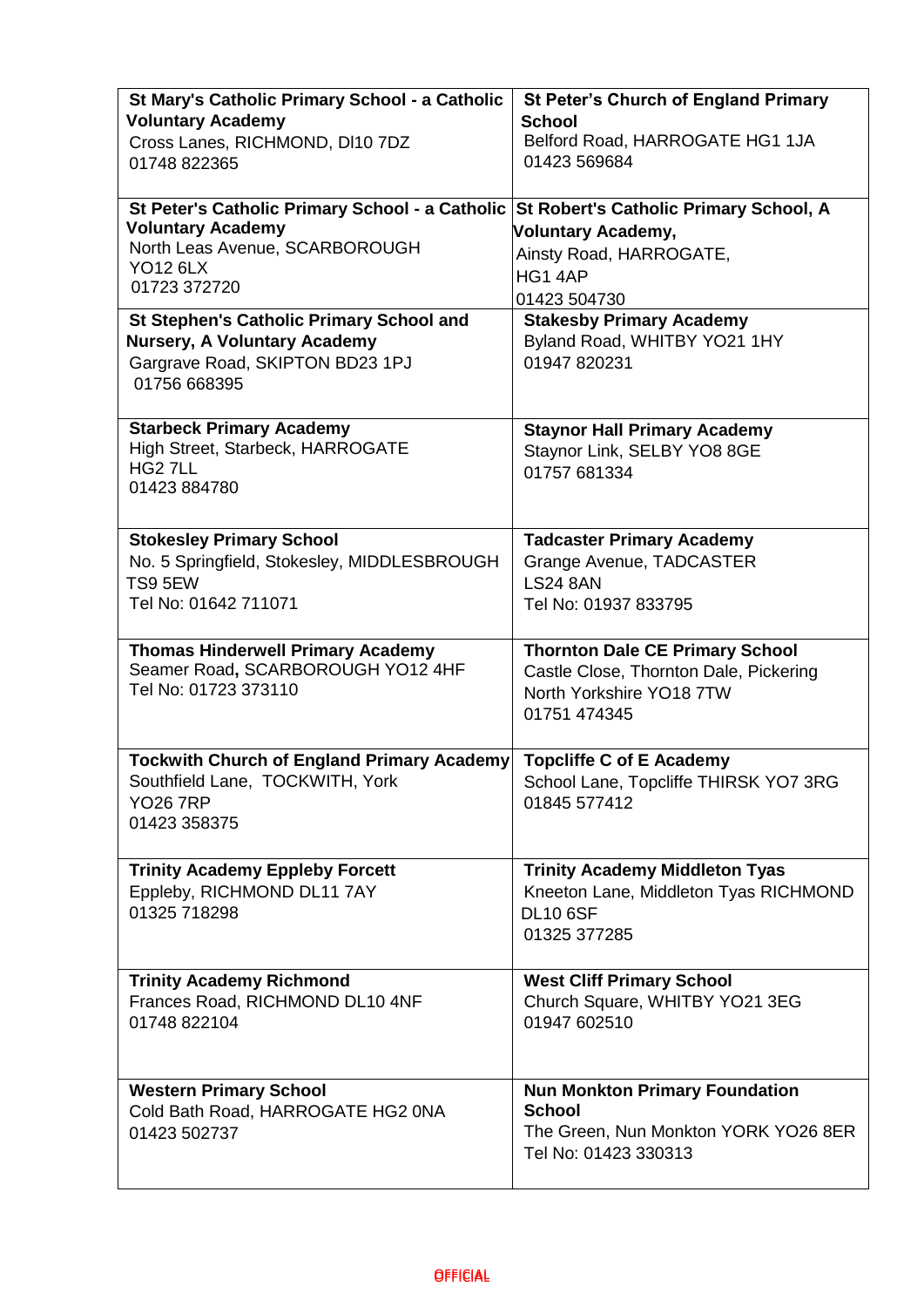### **Primary Voluntary Aided Primary Schools**

| <b>Austwick C of E (VA) Primary School</b><br>AUSTWICK, Lancaster LA2 8BN<br>015242 51366                                                  | <b>Barkston Ash Catholic Primary</b><br><b>School</b><br>London<br>Road,<br><b>Barkston</b><br>Ash,<br><b>TADCASTER</b><br><b>LS24 9PS</b> |
|--------------------------------------------------------------------------------------------------------------------------------------------|--------------------------------------------------------------------------------------------------------------------------------------------|
| <b>St Mary's C of E Primary School</b><br>Bolton-on-Swale, Scorton RICHMOND<br>01748 818401                                                | <b>Burneston C of E (VA) Primary School</b><br><b>BURNESTON, Bedale</b><br>01677 423183                                                    |
| <b>Burnsall VA Primary School</b><br>BURNSALL, Skipton BD23 6BP<br>01756 720273                                                            | <b>Carleton Endowed School</b><br>Carleton, SKIPTON BD23 3DE<br>01756 792910                                                               |
| <b>Carlton and Faceby C of E VA Primary</b><br><b>School</b><br>CARLTON-IN-CELEVELAND, Middlesbrough,<br>Cleveland TS9 7BB<br>01642 712340 | <b>Cawood C of E VA Primary School</b><br>Broad Lane, CAWOOD, Selby YO8 3SQ<br>01757 268368                                                |
| Dacre Braithwaite C of E Primary School<br>SUMMERBRIDGE, Harrogate HG3 4AN<br>01423 780285                                                 | <b>Egton C of E VA Primary School</b><br>EGTON, Whitby YO21 1UT<br>01947 895369                                                            |
| Kirkby in Malhamdale United VA Primary<br><b>School</b><br>KIRKBY MALHAM, Skipton<br>01729 830214                                          | Kirkby & Great Broughton CofE VA Primary<br><b>School</b><br>KIRKBY-IN-CLEVELAND, Middlesbrough<br>TS97AL<br>01642 714707                  |
| <b>Long Preston Endowed VA Primary School</b><br>School Lane, LONG PRESTON Skipton<br><b>BD23 4PN</b><br>01729 840377                      | <b>Masham C of E VA Primary School</b><br>1 Millgate, MASHAM Ripon HG4 4EG<br>01765 689200                                                 |
| Michael Syddall C of E (Aided) Primary<br><b>School</b><br>Mowbray Road, CATTERICK VILLAGE,<br>Richmond DL10 7LH<br>01748 818485           | <b>Middleham C of E Aided School</b><br>Park Lane, MIDDLEHAM Leyburn DL8 4QX<br>01969 623592                                               |
| <b>Ripon Cathedral CE Primary School</b><br>Priest Lane, RIPON HG4 1LT<br>01765 602355                                                     | Joseph's Catholic<br>Primary<br>St<br><b>School</b><br>Station Road, TADCASTER LS24 9JG<br>01937 832344                                    |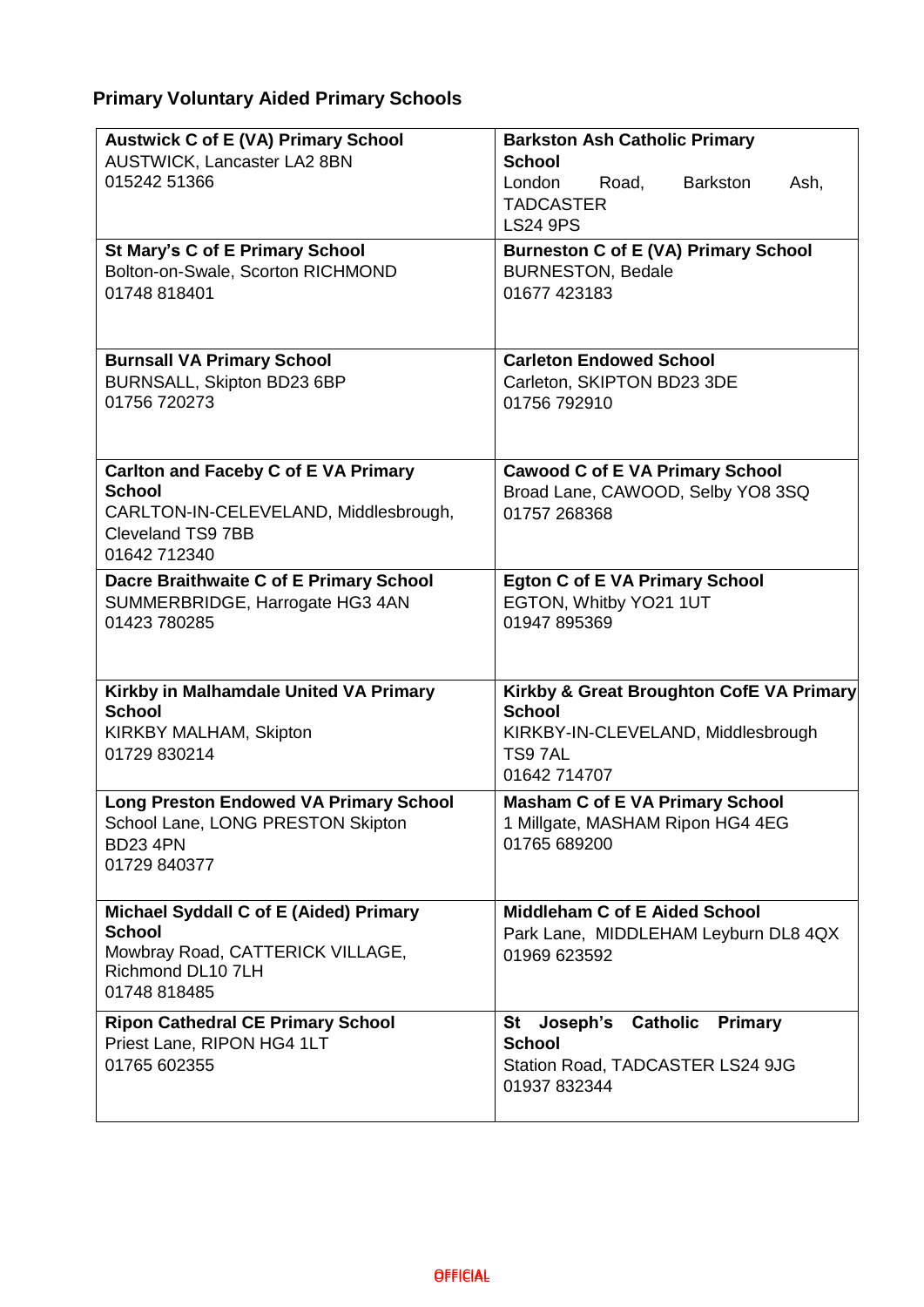| St Martin's C of E VA Primary School<br>Holbeck Hill, SCARBOROUGH YO11 3BW<br>01723 360239              | St Peter's C of E VA Primary<br><b>School</b><br>BRAFFERTON, Helperby, York YO61 2PA<br>01423 360250 |
|---------------------------------------------------------------------------------------------------------|------------------------------------------------------------------------------------------------------|
| <b>St Wilfrid's Catholic Primary School</b><br>Church lane, RIPON HG4 2ES<br>01765 603232               | <b>Terrington C of E VA Primary School</b><br>TERRINGTON, York YO60 6NS<br>01653 6483340             |
| The Boyle & Petyt Primary School<br>Harrogate Road, BEAMSLEY Skipton<br><b>BD23 6HE</b><br>01756 710378 |                                                                                                      |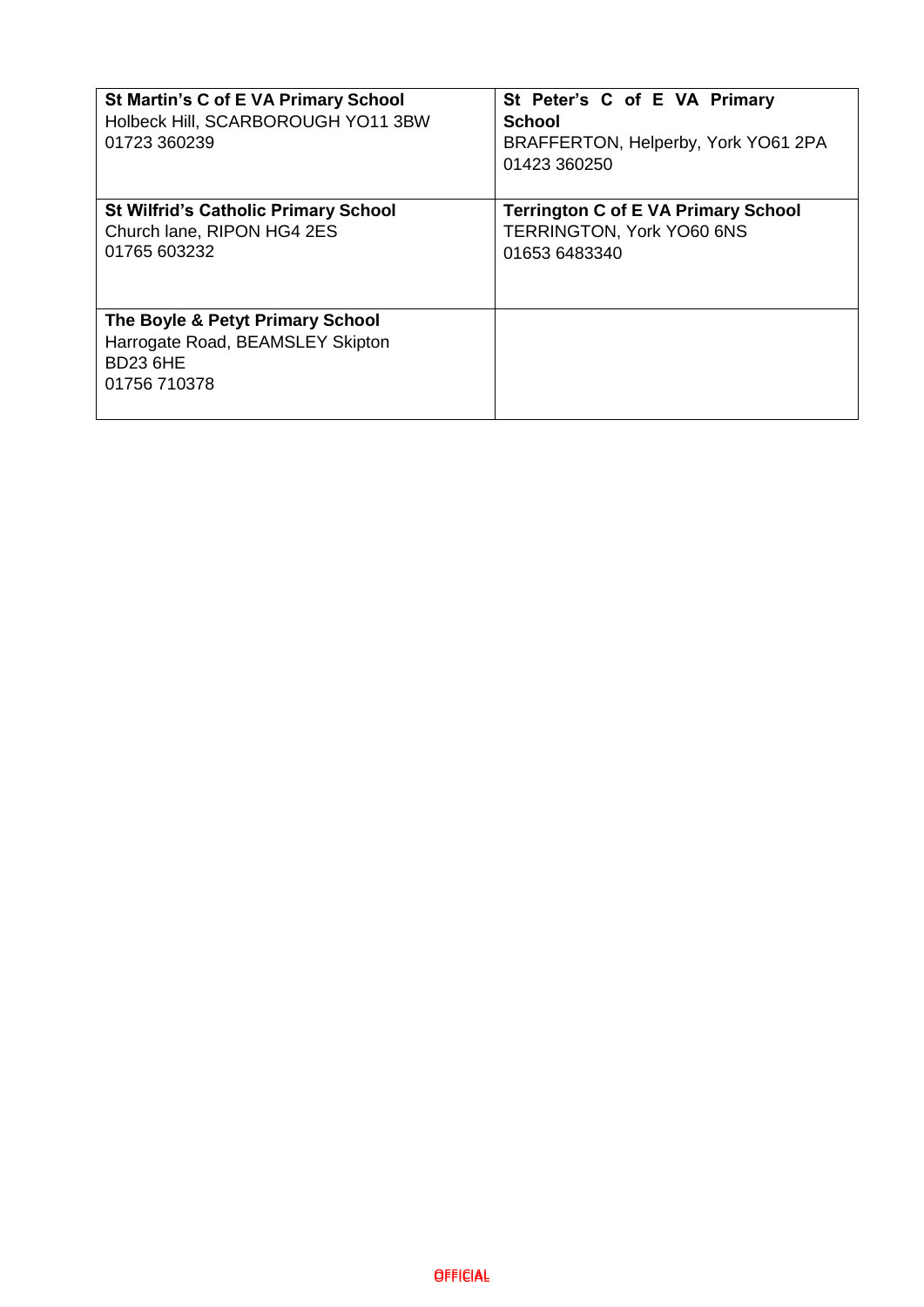Voluntary Aided, Academies, and Free secondary schools are listed below:

### **Academies / Free Secondary Schools:**

| <b>Barlby High School</b><br>York Road, BARLBY, Selby YO8 5JP  | <b>Rodillian (Brayton) Academy</b><br>Doncaster Road, BRAYTON Selby YO8 9QS                       |
|----------------------------------------------------------------|---------------------------------------------------------------------------------------------------|
| 01757 706161                                                   | Tel No: 01757 707731                                                                              |
| <b>Ebor Academy Filey</b><br>Muston Road, FILEY YO14 0HG       | <b>George Pindar School</b><br>Eastfield, SCARBOROUGH YO11 3LX                                    |
| 01723 512354                                                   | 01723 582194                                                                                      |
| <b>Graham School</b>                                           | <b>Harrogate Grammar School</b>                                                                   |
| Woodlands Drive, SCARBOROUGH YO12 6QW<br>01723 366451          | Arthurs Avenue, HARROGATE HG2 0DZ<br>01423 531127                                                 |
| <b>Harrogate High School</b><br>Ainsty Road, HARROGATE HG1 4AP | Holy Family Catholic High School, A<br><b>Voluntary Academy</b>                                   |
| 01423 548800                                                   | Longhedge Lane, Carlton, GOOLE<br><b>DN14 9NS</b>                                                 |
|                                                                | 01405 860276                                                                                      |
| <b>Lady Lumley's School</b><br>Swainsea Lane, PICKERING        | <b>Northallerton School &amp; Sixth Form College</b><br><b>Grammar School Lane, NORTHALLERTON</b> |
| <b>YO18 8NG</b>                                                | DL6 1DD                                                                                           |
| 01751 472846                                                   | 01609 773340                                                                                      |
| <b>Norton College</b>                                          | <b>Outwood Academy Easingwold</b>                                                                 |
| Langton Road, NORTON Malton YO17 9PT<br>01653 693296           | York Road, EASINGWOLD York<br><b>YO61 3EF</b>                                                     |
|                                                                | 01347 821451                                                                                      |
| <b>Outwood Academy Ripon</b>                                   | <b>Richmond School</b>                                                                            |
| Clotherholme Road, Ripon HG4 2DE<br>01765 604564               | Darlington Road, RICHMOND DL10 7BQ<br>01748 850111                                                |
|                                                                |                                                                                                   |
| <b>Rossett School</b>                                          | <b>Ryedale School</b>                                                                             |
| Green Lane, HARROGATE HG2 9JP<br>01757 707731                  | Gale Lane, Nawton, YORK<br><b>YO627SL</b>                                                         |
|                                                                | 01439 771665                                                                                      |
| <b>Scalby School</b>                                           | <b>Sherburn High School</b><br>Garden Lane, SHERBURN-IN-ELMET, Leeds                              |
| Fieldstead Crescent, Newby, SCARBOROUGH<br><b>YO12 6TH</b>     | <b>LS25 6AS</b>                                                                                   |
| 01723 362301                                                   | 01977 682442                                                                                      |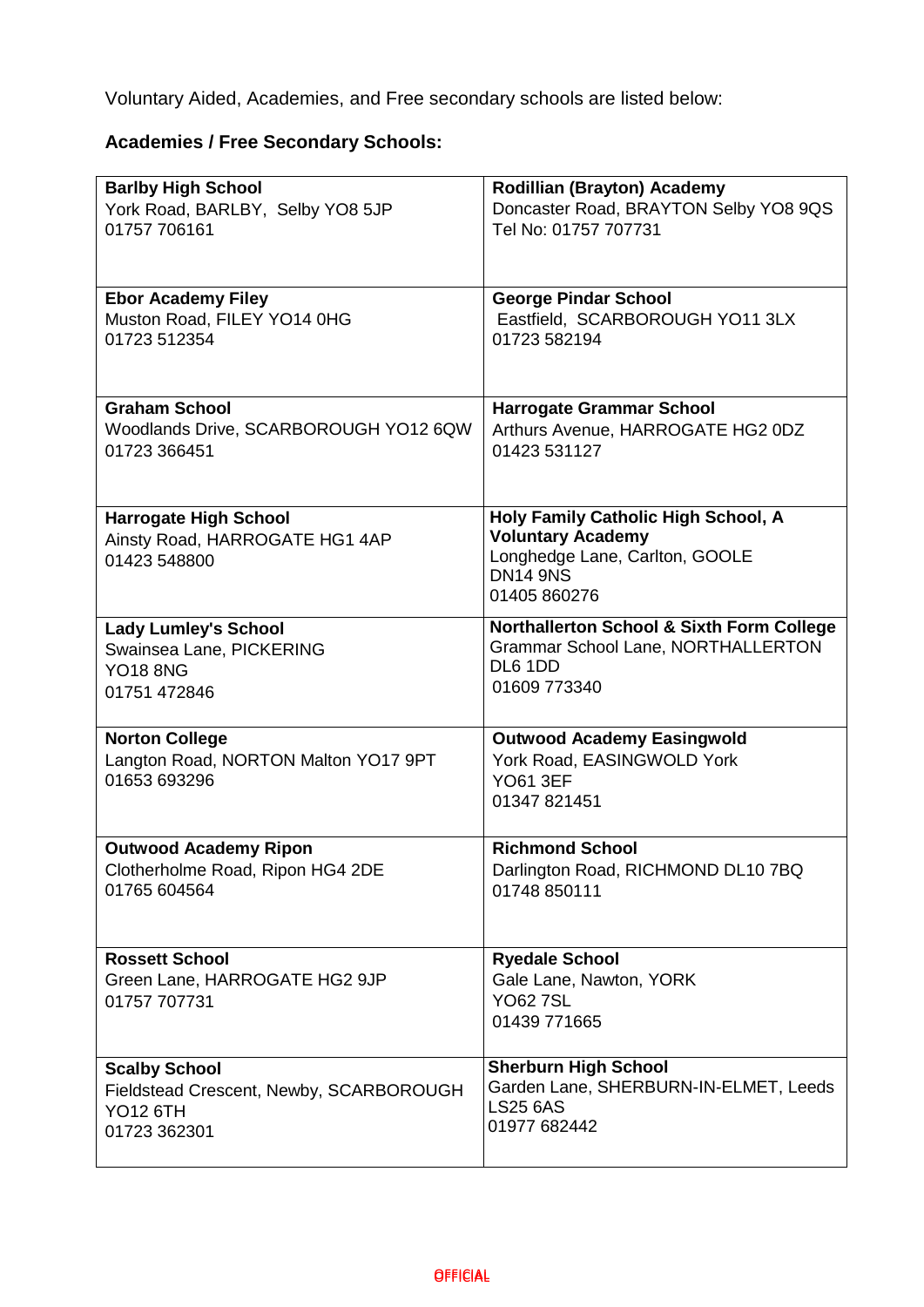| <b>Skipton Girls' High School</b><br>Gargrave Road, SKIPTON BD23 1QL<br>01756 707600                                                              | <b>South Craven School</b><br>Holme Lane, CROSSHILLS, Keighley BD20<br>7RL<br>01535 632861                                                       |
|---------------------------------------------------------------------------------------------------------------------------------------------------|--------------------------------------------------------------------------------------------------------------------------------------------------|
| St Aidan's C of E High School<br>Oatlands Drive, HARROGATE HG2 8JR<br>01423 885814                                                                | St Augustine's Catholic School - a Catholic<br><b>Voluntary Academy</b><br>Sandybed Lane, Stepney Hill,<br><b>SCARBOROUGH</b><br><b>YO12 5LH</b> |
| St Francis Xavier School - a Joint Catholic &<br><b>Church of England Voluntary Academy</b><br>Darlington Road, RICHMOND DL10 7DA<br>01748 823414 | <b>Stokesley School</b><br>Station Road, STOKESLEY Middlesbrough<br>TS9 5AL<br>01642 710050                                                      |
| <b>Tadcaster Grammar School</b><br>Toulston, TADCASTER LS24 9NB<br>01937 833466                                                                   | <b>The Skipton Academy</b><br>Gargrave Road, SKIPTON BD23 1UQ<br>01756 792965                                                                    |
| <b>Scarborough University Technical</b><br><b>College</b><br>Ashburn Rise, SCARBOROUGH YO11 2JW<br>01723 821621                                   |                                                                                                                                                  |

### **Voluntary Aided Secondary Schools:**

| <b>Ermysted's Grammar School</b> | <b>St John Fisher Catholic High</b> |
|----------------------------------|-------------------------------------|
| Gargrave Road, SKIPTON BD23 1PL  | Hookstone Drive, HARROGATE HG2 8PT  |
| 01756 792186                     | 01423 887254                        |
|                                  |                                     |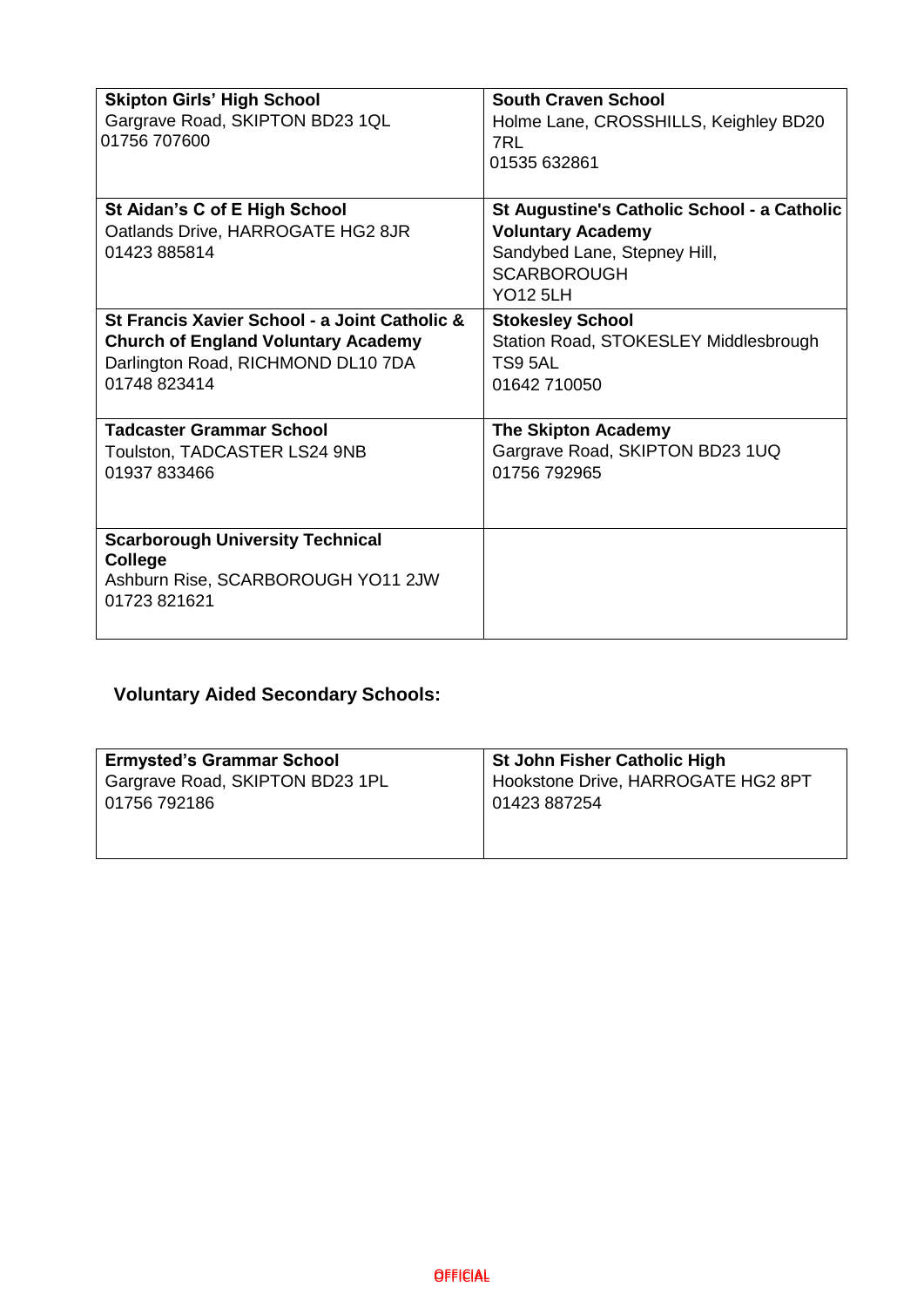#### **Neighbouring Local Authorities**

Our thirteen neighbouring admission authorities

| <b>Bradford</b>                                 | <b>Cumbria</b>                                |
|-------------------------------------------------|-----------------------------------------------|
| <b>Pupil Access Manager Education Bradford</b>  | Corporate Director - Pupils                   |
| <b>Future House</b>                             | <b>Services</b>                               |
| <b>Bolling Road</b>                             | 5 Portland Square                             |
| <b>BRADFORD BD4 7EB</b>                         | <b>CARLISLE CA1 1PU</b>                       |
| 01274 385604                                    | 01228 606877                                  |
| <b>Darlington</b>                               | <b>Doncaster</b>                              |
| <b>Pupils's Information Service</b>             | Director of Education and Culture             |
| Town Hall, Feethams                             | <b>Admissions and Pupil Services</b>          |
| <b>DARLINGTON</b><br>DL1 5QT                    | The Council House College Road                |
| 01325 380651                                    | <b>DONCASTER</b>                              |
|                                                 | DN1 3AD                                       |
|                                                 | 01302 737204/727234                           |
| <b>Durham</b>                                   | <b>East Riding of Yorkshire</b>               |
| <b>School Admissions Education Offices</b>      | <b>Admissions Team</b>                        |
| <b>County Hall DURHAM</b>                       | Pupils, Family & Adult Services               |
| <b>DH1 5UJ</b>                                  | <b>County Hall</b>                            |
| 0191 383 3115                                   | <b>BEVERLEY HU17 9BA</b>                      |
|                                                 | 01482 392130/392131/392132                    |
| Lancashire                                      | <b>Leeds</b>                                  |
| Director of Education                           | <b>Admissions &amp; Transport Team</b>        |
| PO Box 61                                       | <b>Leeds Education</b>                        |
| County Hall, PRESTON PR1 OLD                    | 10th Floor West, Merrion House, LEEDS         |
| 01772 254868                                    | LS2 8DT                                       |
|                                                 | 0113 2475729                                  |
| Middlesbrough                                   | <b>Redcar and Cleveland</b>                   |
| Corporate Director, Families and                | <b>School Admissions Redcar and Cleveland</b> |
| Learning Middlesbrough Council PO Box           | Borough Council,                              |
| 69, First Floor Vancouver House                 | Council Offices, PO Box 83,                   |
| <b>Gurney Street</b>                            | <b>Kirkleatham Street</b>                     |
| MIDDLESBROUGH TS1 1 EL                          | <b>REDCAR TS10 1YA</b>                        |
| 01642 728092                                    | 01642 444108                                  |
| <b>Stockton on Tees</b>                         | Wakefield                                     |
| <b>School Admissions</b>                        | <b>School Admissions County Hall,</b>         |
| Stockton-on-Tees Borough Council                | <b>WAKEFIELD</b>                              |
| PO Box 228, Muncipal Buildings,                 | WF1 2QL                                       |
| <b>Church Road</b>                              | 01924 305616/305617                           |
| <b>STOCKTON ON TEES TS18 1XE</b>                |                                               |
| 01642 526605                                    |                                               |
| <b>City of York</b>                             |                                               |
| <b>School Services</b>                          |                                               |
| <b>Children, Education and Communities City</b> |                                               |
| of York Council, West Offices Station Rise      |                                               |
| <b>YORK</b>                                     |                                               |
| 01904 551554                                    |                                               |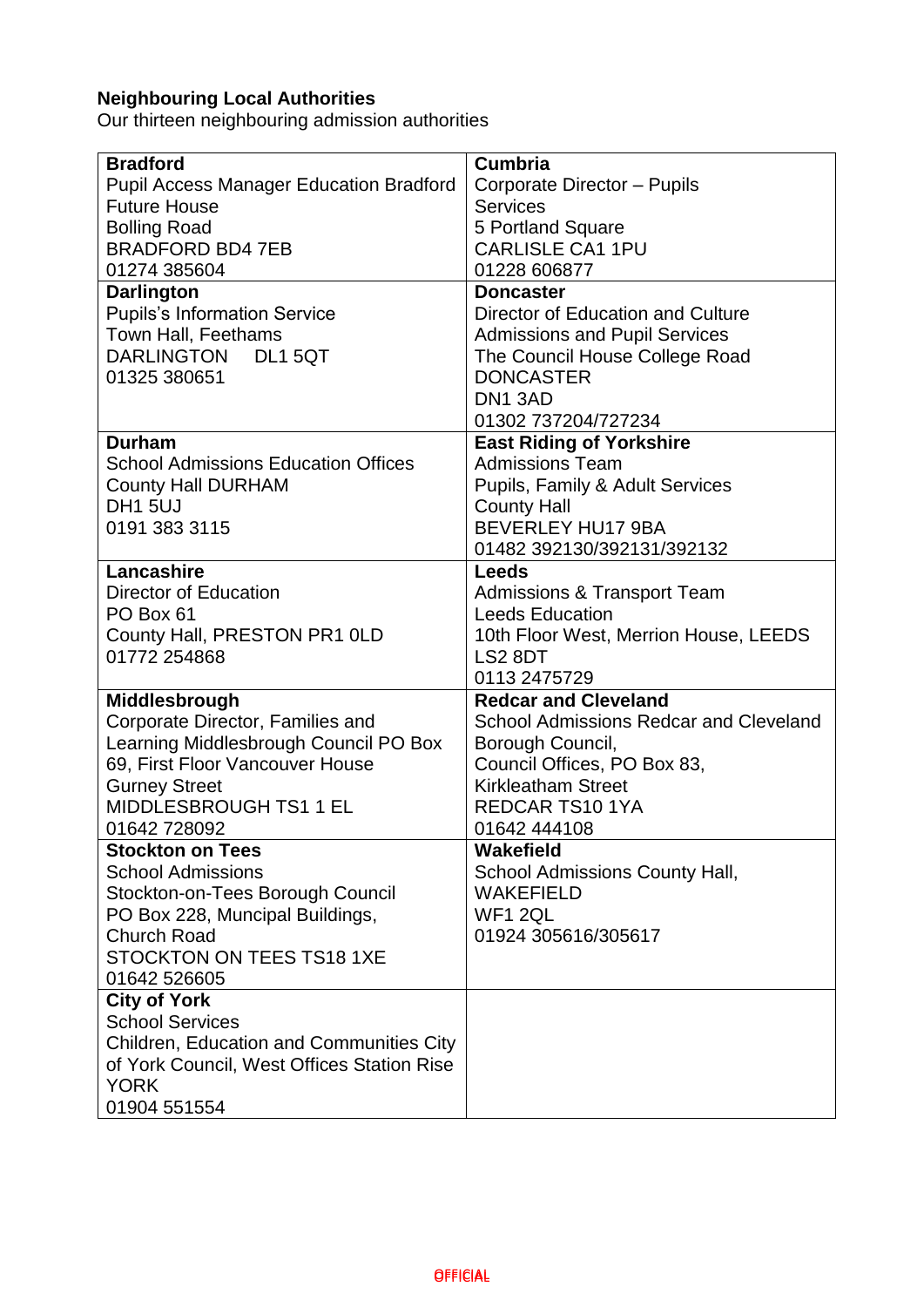# CO-ORDINATED ADMISSION ARRANGEMENTS

PRIMARY & SECONDARY IN-YEAR ADMISSIONS 2023/2024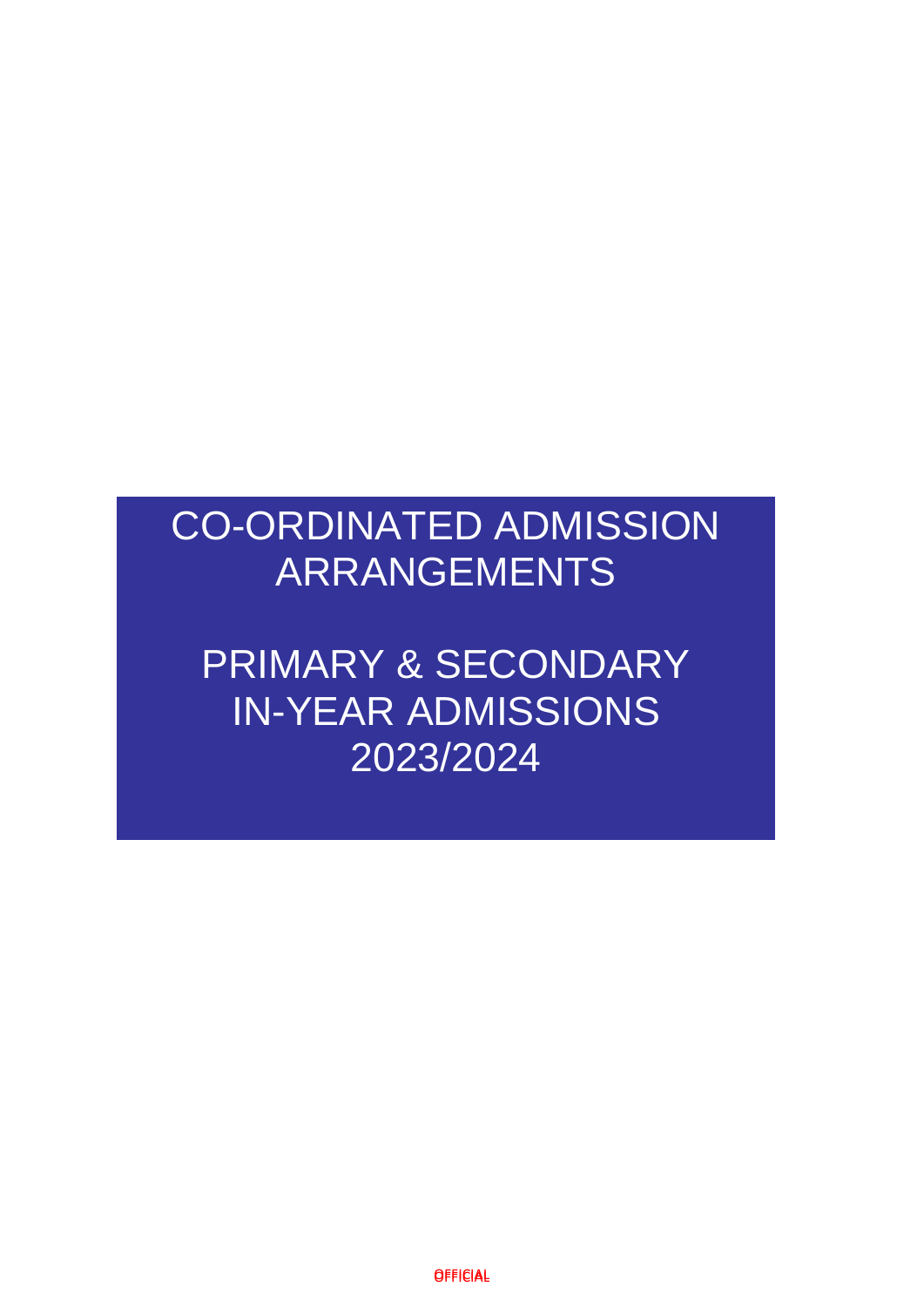### **Introduction**

- 1. In-year admissions are those, which occur outside of the normal admissions round. The normal admissions round refers to admissions, which admit children into infant, junior, primary or secondary school in the first year of entry. These applications become in-year if they are submitted on or after the first day of the first school term of the admission year.
- 2. There is no requirement for LAs to co-ordinate in-year applications in accordance with the School Admissions Code 2021.

The New Admissions Code 2021 confirms a parent can apply for a place for their child at any school, at any time. Local Authorities (LAs) are not required to co-ordinate in-year applications for schools for which they are not the admission authority. They may however, co-ordinate inyear applications for any or all own admission authority schools in their area, with the agreement of the relevant admission authorities.

LAs **must** publish information on their website by **31 August 2022** to explain how in-year applications can be made and how they will be dealt with from 1 September onwards in that year. This includes setting out which schools they will co-ordinate the applications for and which schools will manage their own in-year admissions. They must also set out contact details for any admission authority that manages its own in-year admissions.

To enable local authorities to do this, it confirms that own admission authority schools must inform the local authority by **1 August** whether they intend to be part of the local authority's inyear co-ordination scheme for the following year 1 September to 31 August (where this is offered) or whether they will be managing their own in-year admissions. By the same date, schools that intend to be part of the local authority's in-year co-ordination for the following academic year **must** also provide the local authority with all the information that the local authority is required to publish on its website, including application forms.

As part of the LA's responsibilities, the School Admissions Code 2021 confirms that LAs **must**, on request, provide information to prospective parents about the places still available in all schools within their area. The Code confirms that for the LA to comply, the admission authorities for all schools in the area must provide the local authority with details of the number of places available at their schools whenever this information is requested, to assist a parent seeking a school place. Such details should be provided no later than two school days following receipt of a request from the LA.

 Some schools may require parents to complete a Supplementary Information Form (SIF) when applying for a school place.

3. In determining applications for school places outside the normal admissions round, whether in-year or at the start of a school year that is not a normal point of entry to the school, admission authorities must comply with parental preference unless the published oversubscription criteria or one of the statutory reasons for refusing admission applies.

With the exception of designated grammar schools, all maintained schools, and academies, including schools designated with a religious character, that have places available must offer a place to every child who has applied for one, without condition or the use of any oversubscription criteria, unless admitting the child would prejudice the efficient provision of education or use of resources (excluding the normal year of entry i.e. Reception, Year 3 and Year 7) . For example, admission authorities **must not** refuse to admit a child solely because:

a) they have applied later than other applicants;

b) they are not of the faith of the school in the case of a school designated with a religious character;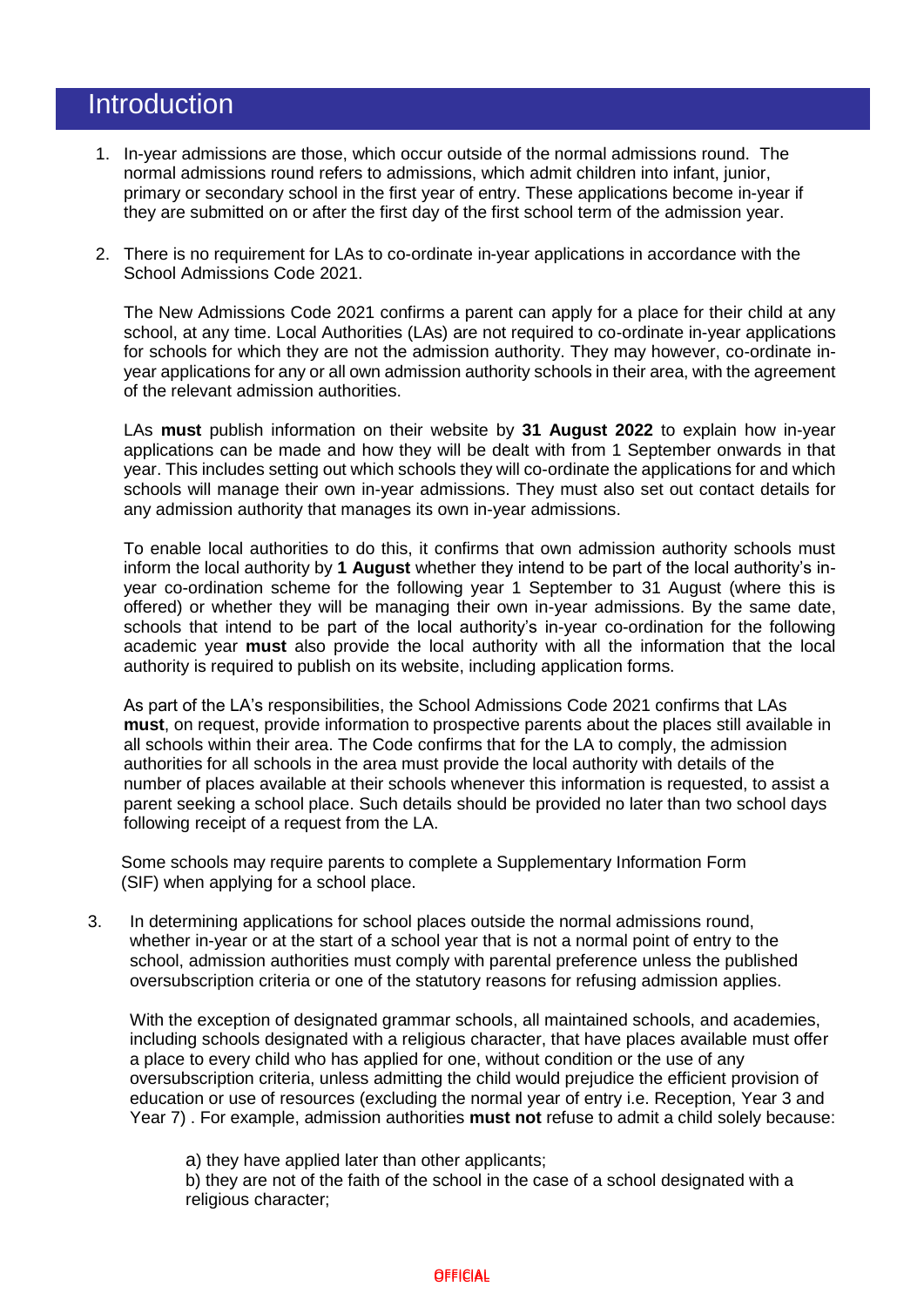- c) they have followed a different curriculum at their previous school; or
- d) information has not been received from their previous school.

Where an admission authority is dealing with multiple in-year admissions and does not have sufficient places for every child who has applied for one, they must allocate places based on the oversubscription criteria in their determined admission arrangements only.

4. All applications outside of the normal admissions round for Community, Voluntary Controlled and any Voluntary Aided, Foundation, Trust, primary and secondary schools and Academies including Free Schools that have agreed to co-ordinate with North Yorkshire LA will be processed and if applicable offered by the LA.

The School Admissions Code 2021 is very clear on assisting parents and ensuring that the admissions process is quick and efficient. It confirms that Parents **must not** be refused the opportunity to make an application or be told that they can only be placed on a waiting list rather than make a formal application. Upon receipt of an in-year application, the admission authority, or the local authority if it is co-ordinating the admissions authority's in-year admissions, should aim to notify the parents of the outcome of their application in writing within 10 school days, but they **must** be notified in writing within 15 school days. Where an application is refused, the admission authority **must** also set out the reason for refusal and information about the right to appeal.

Where an admission authority manages its own in-year admissions, it **must** also notify the local authority of every application and its outcome as soon as reasonably practicable, but should aim to do so within two school days. This is to allow the local authority to keep up to date figures on the availability of places in the area and to ensure they are aware of any children who may not have a school place.

## In-Year Fair Access (IYFA)

5. Each local authority must have a Fair Access Protocol to ensure that unplaced and vulnerable children and those who are having difficulty in securing a school place in-year, are allocated a school place as quickly as possible.

The Protocol must be consulted upon and developed in partnership with all schools in its area. Once the Protocol has been agreed by the majority of schools in its area, all admission authorities must participate in it.

 Eligibility for the Fair Access Protocol does not limit a parent's right to make an in-year application to any school for their child. Admission authorities must process these applications in accordance with their usual in-year admission procedures. They must not refuse to admit such children on the basis that they may be eligible to be placed via the Fair Access Protocol. The parent will continue to have the right of appeal for any place they have been refused, even if the child has been offered a school place via the Fair Access Protocol.

 There is no duty for local authorities or admission authorities to comply with parental preference when allocating places through the Fair Access Protocol, but parents' views should be taken into account.

6. Parents who do not wish to accept a place at a school offered to them must notify the admission authority in writing within 2 weeks of the offer being made.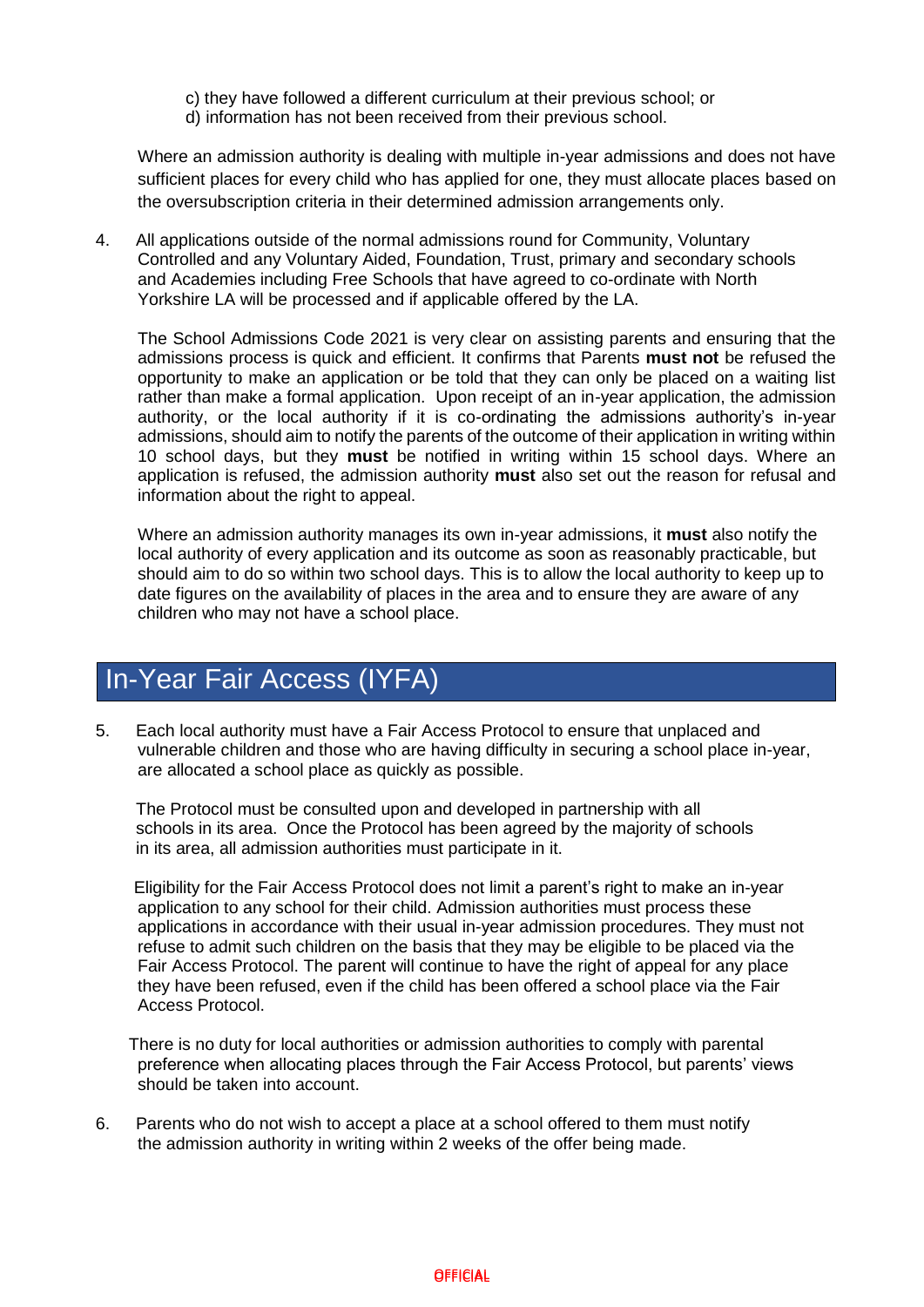- 7. North Yorkshire LA in-year preference forms must be completed by parents living or moving into North Yorkshire requesting a place at any North Yorkshire primary or secondary school. Proof of residency may be required.
- 8. If a child already attending a North Yorkshire school wishes to transfer to another school, parents should, in the first instance discuss the transfer with the current school.
- 9. Where UK passport holders apply for a school place whilst living abroad, the application will be processed whilst they are still abroad up to 6 weeks in advance of the requested start date.
- 10. For non-UK passport holders applications will be processed on their arrival in the UK. A local authority should not refuse an application made from overseas (or from Scotland, Wales, Northern Ireland, the Isle of Man or the Channel Islands) because the applicant does not currently live in its area.

Parents moving or returning to England must have their application considered.

Local authorities can co-ordinate an application for a family moving or returning to England where the child will be living in the area when they start school.

If an application is made from another country, local authorities should consider the application as adequate proof of an intention to move or return to the area and include it within the coordinated process.

Admission authorities can decide what evidence they require from parents to show that they intend returning or moving to the area.

If a parent is unable to provide evidence of a return to the area before the new school year (or the start of the next term for in-year applications), then admission authorities could apply a catchment area policy or distance tie break using the current home address

- 11. For families of service personnel with a confirmed posting, or crown servants returning from overseas, admission authorities **must**:
	- a) Allocate a place in advance of the family arriving in the area (as long as one is available), provided the application is accompanied by an official letter that declares a relocation date. Admission authorities **must not** refuse to process an application and **must not** refuse a place solely because the family do not yet have an intended address, or do not yet live in the area.
	- b) Use the address at which the child will live when applying their oversubscription criteria, as long as the parents provide some evidence of their intended address. Admissions authorities **must** use a Unit or quartering address as the child's home address when considering the application against their oversubscription criteria, where a parent requests this.
	- c) Not reserve blocks of places for these children.
	- d) Ensure that arrangements in their area support the Government's commitment to removing disadvantage for service children. Arrangements **must** be appropriate for the area and be described in the local authority's composite prospectus.
- 12. When we receive an in-year preference form from a parent requesting any North Yorkshire school, we will liaise with all schools listed whilst still attempting to comply with the parent's highest ranked preference of school if at all possible. We will advise which preference can